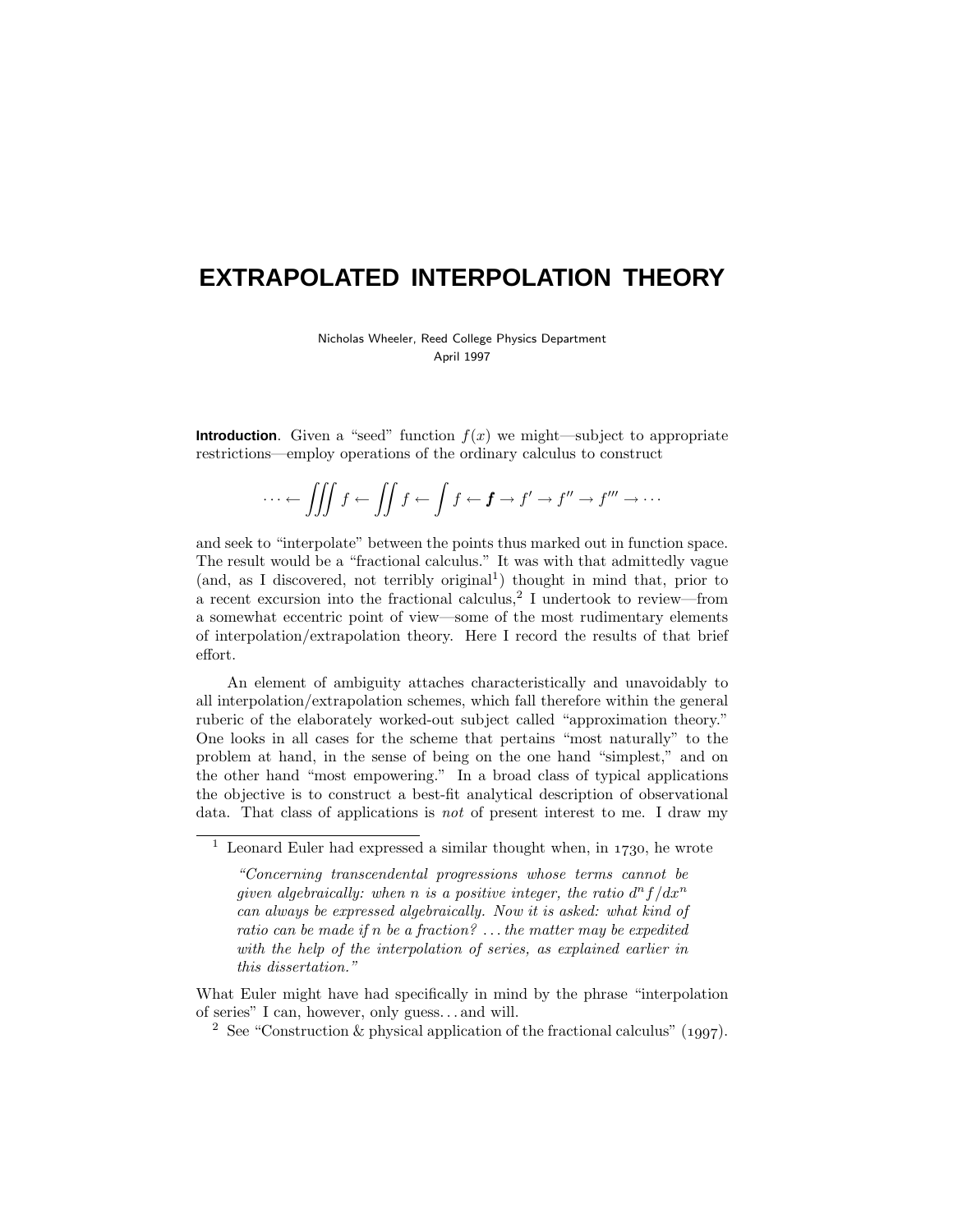inspiration instead from certain relatively more formal/theoretical applications of ideas borrowed from interpolation theory—applications to (for example) the description and direct geometrical interpretation of the elements  $\mathbb R$  of the *n*-dimensional rotation group  $O(n)$ , to certain counting problems that arise in connection with the theory of hyperspherical harmonics*...* and to problems suggested by the fractional calculus. I begin somewhat obliquely:

**1. Triangular and other figurate numbers**. The triangular numbers  $\Delta(n)$  arise familiarly from the following sequence of constructions

> • • • • • • • ••• etc.

They occur in connection with ennumerative problems of many types—the theory of (anti)symmetric matrices provides a typical instance

| $a_{11}$ | $a_{12}$ | $a_{13}$ | $a_{1n}$ |
|----------|----------|----------|----------|
| $^\ast$  | $a_{22}$ | $a_{23}$ | $a_{2n}$ |
| $^\ast$  | $^\ast$  | $a_{33}$ | $a_{3n}$ |
|          |          |          |          |
|          |          |          |          |
| $^\ast$  | $^\star$ | $^\star$ | $a_{nn}$ |

—and are in themselves almost (but not quite) too simple to support theoretical statements of any interest.<sup>3</sup> The triangular numbers do, however, support a rich population of natural generalizations, and some (at least recreational) interest does attach to the relationships which come into view when that population is regarded as a whole.<sup>4</sup> For example: the triangular numbers  $\{1, 3, 6, 10, \ldots\}$ 

<sup>3</sup> On another occasion I hope to discuss physical implications of the curious (and by no means elementary) fact that

 $2^p - 1$  is triangular only in the cases  $p = 1, 2, 4$  and 12

The statement  $2^p - 1 = \frac{1}{2}n(n+1)$  can be formulated  $2^{p+3} - 7 = (2n+1)^2$ . On pp. 322–334 of the Collected Papers of Srinivasa Ramanujan (edited by G. H. Hardy et al  $(1927)$  one finds a list of "questions and solutions submitted by Ramanujan to the Journal of the Indian Mathematical Society." Question 464 reads " $2^p - 7$  is a perfect square for the values 3, 4, 5, 7, 15 of p. Find other values." This has traditionally been interpreted as a conjecture that there exist no other values. The conjecture was proved correct by T. Nagell in Norsk Matematisk Tidsskrift **30**, 62 (1948), and (independently) by T. Skolem, S. Chowla & D. Lewis, Proc. Amer. Math. Soc. **10**, 663 (1959). D. Lewis, Pacific Journal of Math. **11**, 1063 (1961) shows Ramanujan's conjecture to comprise only the simplest instance of a general class of related problems.

<sup>4</sup> Tom Apostol, in the Historical Introduction to his Introduction to Analytic Number Theory  $(1976)$ , remarks that figurate numbers were of special interest already to the Pythagoreans because they served to link numbers with geometry.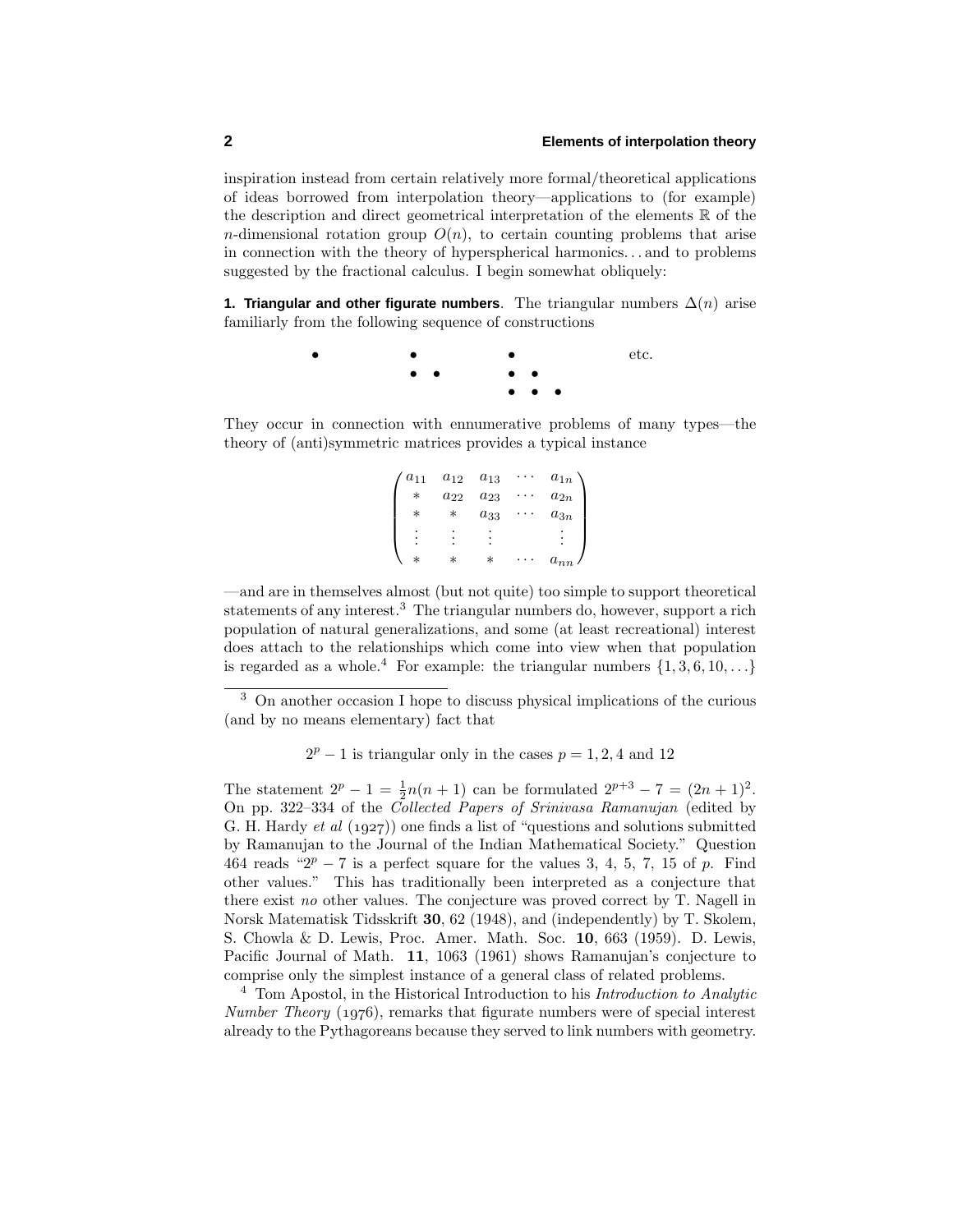#### **Triangular and other figurate numbers 3**

arise by partial summation from the sequence

$$
1, 2, 3, 4, 5, 6, 7, 8, 9, 10, 11, 12, 13, 14, 15, 16, \ldots
$$

Partial summation on the related arithmetic sequence

$$
1,*,3,*,5,*,7,*,9,*,11,*,13,*,15,*,\ldots
$$

gives rise on the other hand to the sequence  $\{1, 4, 9, 16, \ldots\}$  of "square numbers"

• •◦  $\circ$  $\circ$  $\circ$ ◦◦◦ etc.

while summation on the arithmetic sequence

$$
1,*,*,4,*,*,7,*,*,10,*,*,*,13,*,*,*,16,\ldots
$$

generates the sequence  $\{1, 5, 12, 22, \ldots\}$  of "pentagonal numbers," summation on the sequence

$$
1,*,*,*,5,*,*,*,9,*,*,*,13,*,*,*,\ldots
$$

generates the sequence  $\{1, 6, 15, 28, \ldots\}$  of "hexagonal numbers," etc. More generally, partial summation on the arithmetic sequence

$$
1, 1 + a, 1 + 2a, 1 + 3a, \ldots
$$

gives rise to the sequence  $\{1, 2 + a, 3 + 3a, 4 + 6a, ...\}$  of "polyhedral numbers of order  $N = a + 2$ ." The notations  $\Delta(n)$ ,  $\square(n)$ , ... do not readily generalize, so we agree to write

$$
P(n;3) = n^{\text{th}}
$$
 triangular number  $\equiv \Delta(n)$   

$$
P(n;4) = n^{\text{th}}
$$
 square number  
 $\vdots$   

$$
P(n;N) = n^{\text{th}}
$$
 polygonal number of order N

By "stacking" triangles of graded size we obtain the "tetrahedral numbers"

$$
T(n;3) \equiv \sum_{k=1}^{n} \Delta(k)
$$

and if we pass into the 4th-dimension and proceed to "stack tetrahedra" we obtain the "hypertetrahedral numbers"

$$
T(n; 4) \equiv \sum_{k=1}^{n} T(k; 3)
$$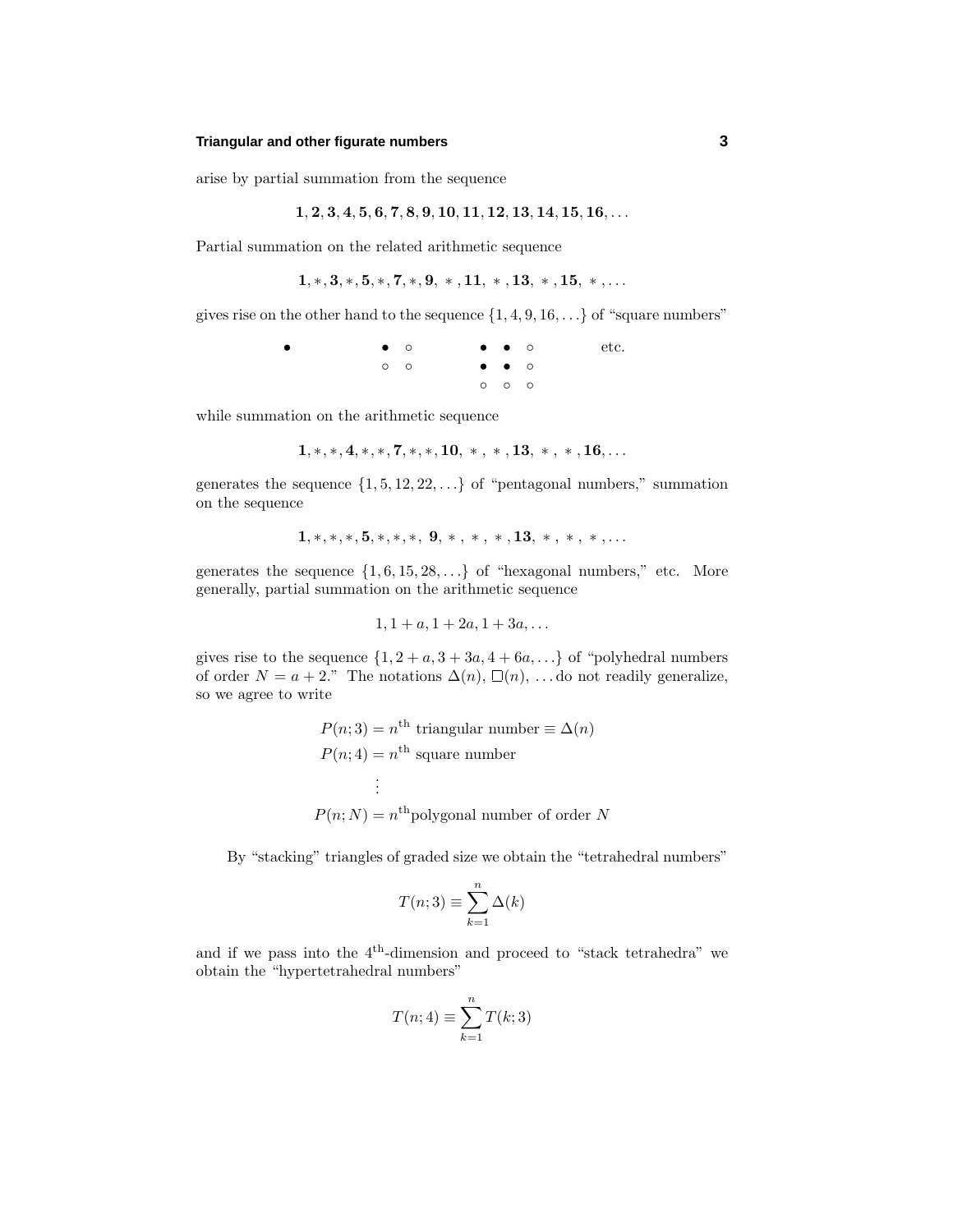The procedure just outlined can obviously be extended to arbitrary dimension *D*. Polyhedral numbers of more general design (*N >* 3) support a similar program of dimensional extension; the associated figures are "hyperpyramids" with polyonal bases...and are, for my purposes, relatively uninteresting.

It was obvious already to the infant Gauss that

$$
2\Delta(n) = 1 + 2 + 3 + \cdots + n
$$
  
+ n + (n - 1) + (n - 2) + \cdots + 1  
= n(n + 1)

which gives the familiar result

$$
\Delta(n) = \frac{1}{2}n(n+1) \tag{1}
$$

So also does the construction

◦◦◦◦  $^{\circ}$   $^{\circ}$   $^{\circ}$   $^{\circ}$  $^{\circ}$ •••• ••••

And from the structure of the sequence that generates  $P(n; N)$  it is clear that

$$
P(n;N) = n + a\Delta(n-1)
$$

From this it follows in particular that

$$
P(n; 3) = n + 1 \cdot \frac{1}{2}(n - 1)n = \frac{1}{2}n(1n + 1) = \frac{1}{2}n(n + 1)
$$
  
\n
$$
P(n; 4) = n + 2 \cdot \frac{1}{2}(n - 1)n = \frac{1}{2}n(2n + 0) = n^2
$$
  
\n
$$
P(n; 5) = n + 3 \cdot \frac{1}{2}(n - 1)n = \frac{1}{2}n(3n - 1)
$$
  
\n
$$
P(n; 6) = n + 4 \cdot \frac{1}{2}(n - 1)n = \frac{1}{2}n(4n - 2)
$$
  
\n
$$
P(n; 7) = n + 5 \cdot \frac{1}{2}(n - 1)n = \frac{1}{2}n(5n - 3)
$$
  
\n
$$
\vdots
$$

Looking now in greater detail to the "tetrahedral numbers," we have

$$
T(n; 1) \equiv n : a formal convenience
$$
  
\n
$$
T(n; 2) \equiv \sum_{k=1}^{n} T(k; 1) \equiv \Delta(n) = \frac{1}{2}n(n+1) = {n+1 \choose 2}
$$
  
\n
$$
T(n; 3) \equiv \sum_{k=1}^{n} T(k; 2) = \sum_{k=1}^{n} \frac{1}{2}k(k+1)
$$
  
\n
$$
= \frac{1}{6}n(1+n)(2+n)
$$
  
\n
$$
= \frac{1}{3}n + \frac{1}{2}n^2 + \frac{1}{6}n^3
$$
  
\n
$$
\sim \frac{1}{3}n^3 \text{ for } n \text{ large}
$$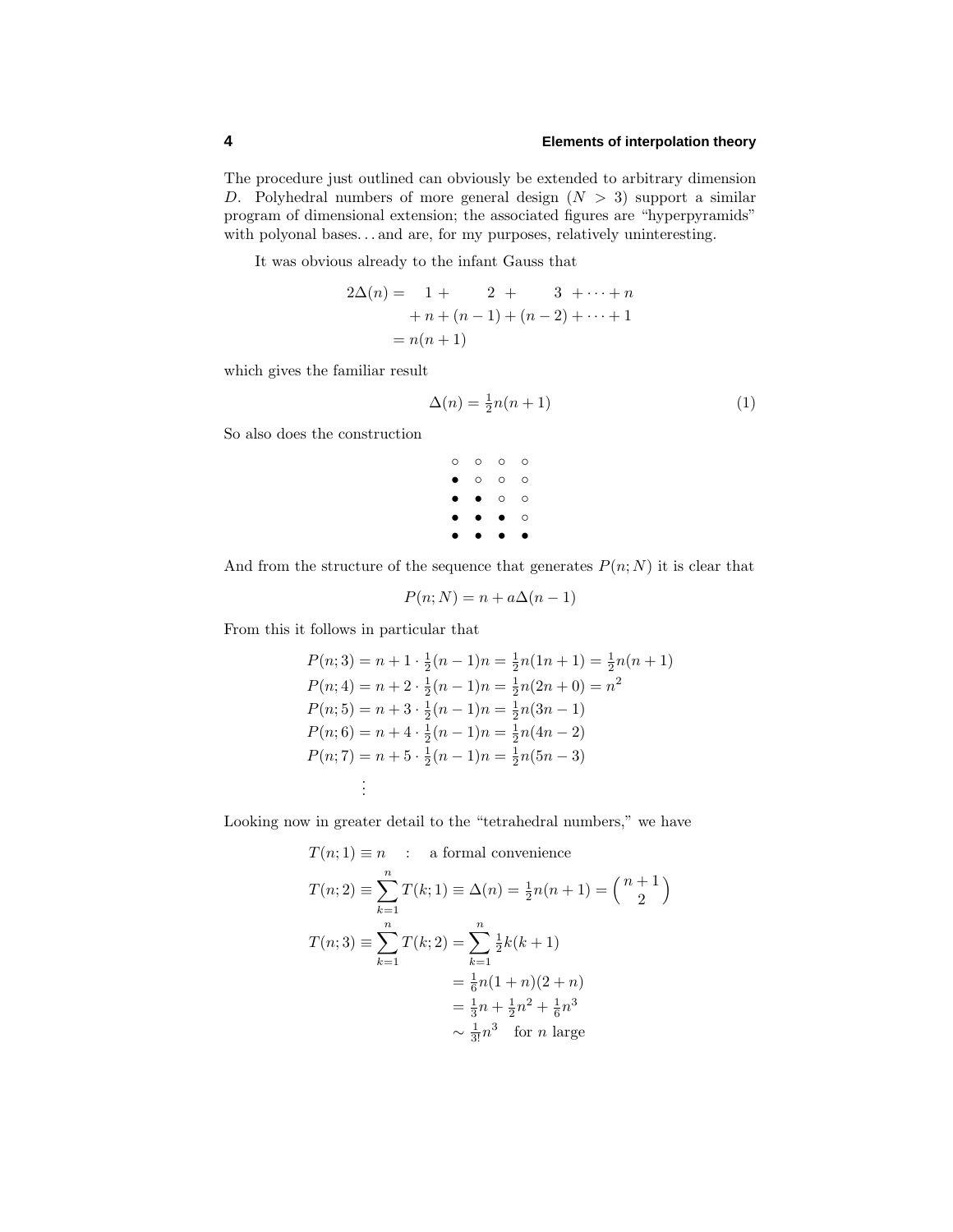**Triangular and other figurate numbers 5**

$$
T(n, 4) = \sum_{k=0}^{n} T(n, 3) = \frac{1}{24}n(1+n)(2+n)(3+n)
$$
  
\n
$$
= \frac{1}{4}n + \frac{11}{24}n^2 + \frac{1}{4}n^3 + \frac{1}{24}n^4
$$
  
\n
$$
\sim \frac{1}{4!}n^4 \quad \text{for } n \text{ large}
$$
  
\n
$$
T(n, 5) = \sum_{k=0}^{n} T(n, 4) = \frac{1}{120}n(1+n)(2+n)(3+n)(4+n)
$$
  
\n
$$
= \frac{1}{5}n + \frac{5}{12}n^2 + \frac{7}{24}n^3 + \frac{1}{12}n^4 + \frac{1}{120}n^5
$$
  
\n
$$
\sim \frac{1}{5!}n^5 \quad \text{for } n \text{ large}
$$
  
\n
$$
\vdots
$$
  
\n
$$
T(n, D) = \sum_{k=0}^{n} T(k, D - 1) = \frac{1}{D!}n(1+n)(2+n)(3+n)\cdots([D - 1] + n)
$$
  
\n
$$
= \frac{(D+n-1)!}{D!(n-1)!} = {D+n-1 \choose D}
$$
  
\n
$$
\sim \frac{1}{D!}n^D \quad \text{for } n \text{ large}
$$

The "Pochhammer polynomials" are defined<sup>5</sup>  $(x)_n \equiv x(x+1)(x+2)\cdots(x+n-1)$ and, in view of the preceding results, permit us to write

$$
T(n,D) = \frac{1}{D!}(n)_D
$$

The same information can be expressed also recursively:

$$
T(n, 2) = T(n, 1) \cdot \frac{1+n}{2}
$$
  
\n
$$
T(n, 3) = T(n, 2) \cdot \frac{2+n}{3} = T(n, 1) \cdot \frac{1+n}{2} \cdot \frac{2+n}{3}
$$
  
\n
$$
T(n, 4) = T(n, 3) \cdot \frac{3+n}{4} = T(n, 1) \cdot \frac{1+n}{2} \cdot \frac{2+n}{3} \cdot \frac{3+n}{4}
$$
  
\n
$$
\vdots
$$

If, instead of stacking triangles, we stack squares we are led (by dimensional generalization; i.e, by successively stacking cubes, hypercubes, etc.) to the "pyramidal numbers" of ascending order:

$$
S(n;2) \equiv \sum_{k=1}^{n} k^2
$$

$$
S(n;3) \equiv \sum_{k=1}^{n} k^3
$$

$$
\vdots
$$

 $\frac{5}{5}$  See J. Spanier & K. Oldham, Atlas of Functions (1987), Chapter 18.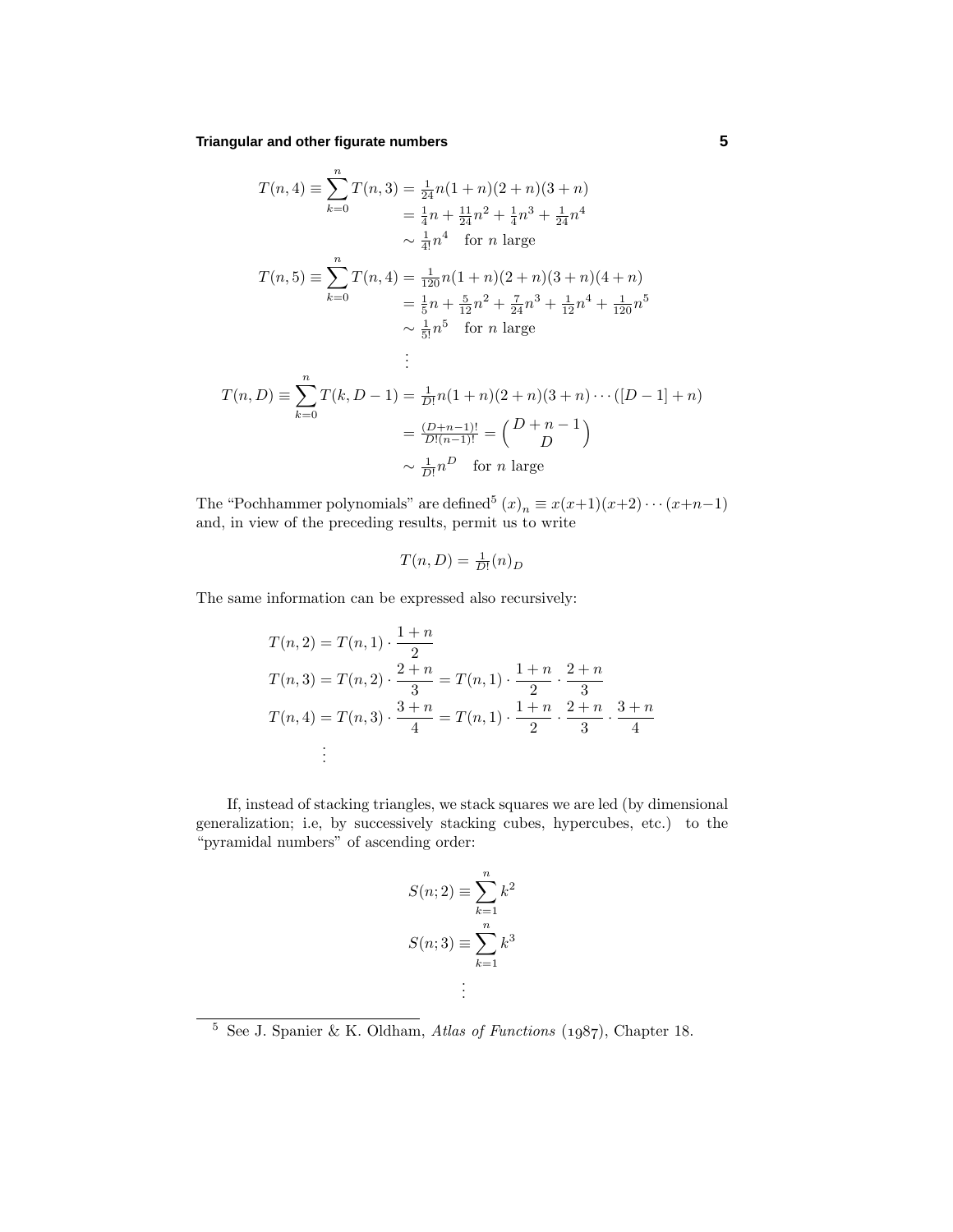We are informed by *Mathematica* that

$$
S(n, 0) = n
$$
  
\n
$$
\Delta(n) = S(n, 1) = \frac{1}{2}n(1+n)
$$
  
\n
$$
S(n, 2) = \frac{1}{6}n(1+n)(1+2n)
$$
  
\n
$$
S(n, 3) = \frac{1}{4}n^2(1+n)^2
$$
  
\n
$$
= [S(n, 1)]^2
$$
  
\n
$$
S(n, 4) = \frac{1}{5}S(n, 2) \text{ polynomial of degree 2}
$$
  
\n
$$
S(n, 5) = \frac{1}{3}S(n, 3) \text{ polynomial of degree 2}
$$
  
\n
$$
S(n, 6) = \frac{1}{7}S(n, 2) \text{ polynomial of degree 4}
$$
  
\n
$$
S(n, 7) = \frac{1}{6}S(n, 3) \text{ polynomial of degree 4}
$$
  
\n
$$
\vdots
$$

I have here surpressed certain details in order to highlight a factorization pattern which was striking news to me when I came upon it, but which turns out to be classic; when I mentioned the pattern to Ray Mayer he promptly directed my attention to a recent paper<sup>6</sup> in which the result is attributed to one Faulhaber  $(1615).$ 

We have now in hand a population of *integer-valued functions of integers* which are (for evident reasons) known collectively as "figurate numbers." Such numbers acquire their quaint charm partly from the fact that they spring from ennumerative aspects of some pretty figures, and partly from the fact that they support a rich variety of pretty algebraic identities—relationships which are in most cases suggested by the figures themselves, and which prove useful for the same reasons, and to the same extent, that the associated figures are commonplace. This is not deep mathematics, but neither is it utterly devoid of interest; Euler returned to the subject repeatedly,<sup> $7$ </sup> and it has recently been pressed into elegant service by John Conway<sup>8</sup> as a model-in-miniature of what mathematics is all about.

I digress to provide now a few examples of the "geometrically motivated algebraic identities" to which I just alluded. It is evident from the first of the following figures that

$$
\Delta(2n) = 3 \cdot \Delta(n) + \Delta(n-1)
$$

<sup>6</sup> A. F. Beardon, "Sums of powers of integers," Amer. Math.Monthly **103**, 201, (1996); Beardon's Theorem 3.1 appears to be precisely the result I had conjectured.

<sup>7</sup> See Capitel 5: Von den Figurirten oder Vieleckigten Zahlen §§425–439 of Vollständige Anleitung zur Algebra, Erster Theil (1770), which can be found at pp. 159–164 of Leonhardi Euleri Opera Omnia, Series I, Volume I (1911).

<sup>&</sup>lt;sup>8</sup> See Chapter II of *The Book of Numbers* by Conway & R. K. Guy (1996).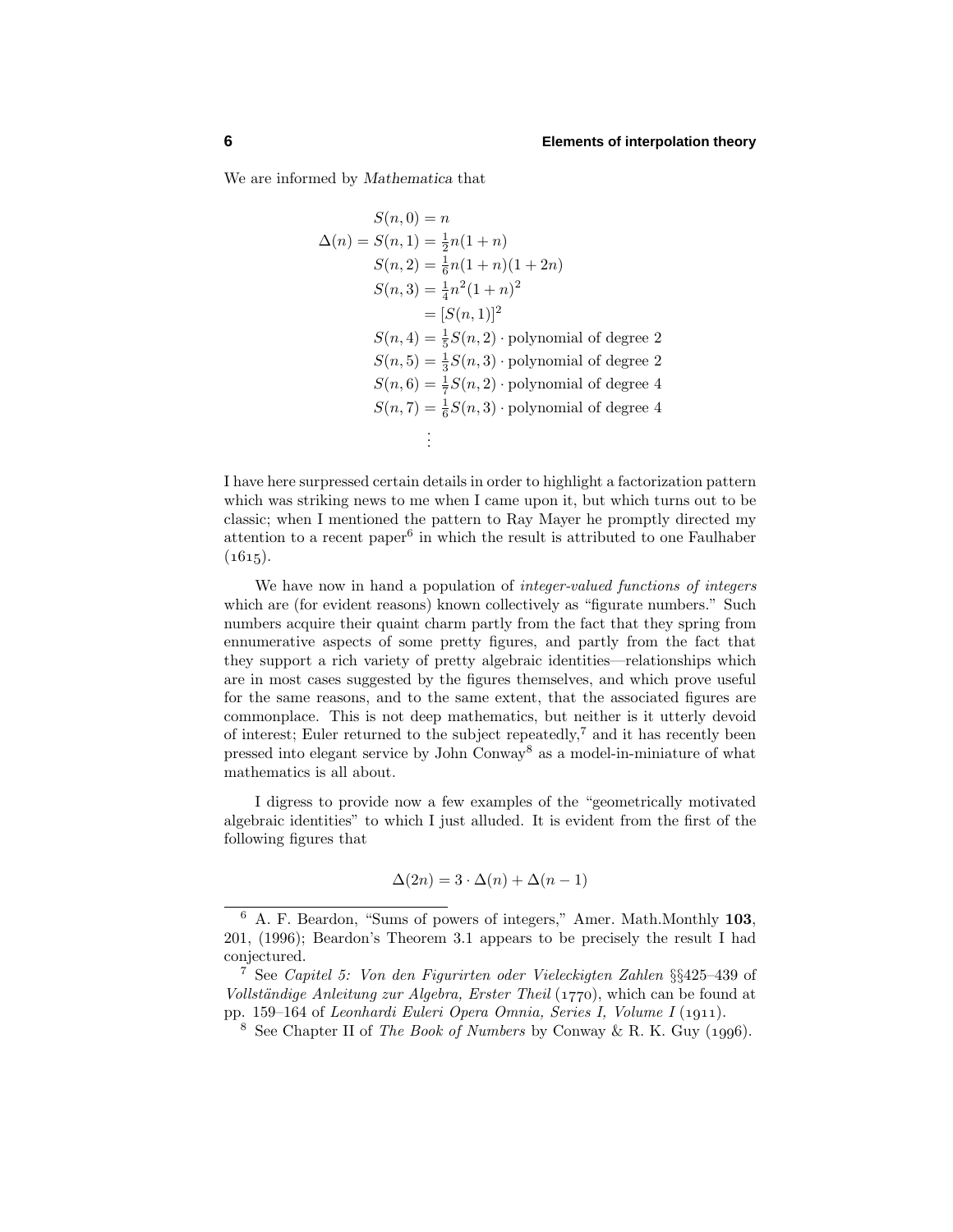**Triangular and other figurate numbers 7**



while from the following figure

—that

| $\bullet$ |           |           |         |         |           |           |   |  |
|-----------|-----------|-----------|---------|---------|-----------|-----------|---|--|
| $\bullet$ | $\bullet$ | $\bullet$ |         |         |           |           |   |  |
| $\circ$   | $\circ$   | $\circ$   | $\circ$ | $\circ$ |           |           |   |  |
| $\bullet$ | $\circ$   | $\circ$   | $\circ$ | $\circ$ |           |           |   |  |
| $\bullet$ | $\bullet$ | $\circ$   | $\circ$ | $\circ$ | ۰<br>I    | $\bullet$ |   |  |
| ٠         | $\bullet$ | $\bullet$ | $\circ$ | $\circ$ | $\bullet$ | $\bullet$ |   |  |
| $\bullet$ | $\bullet$ | $\bullet$ | ٠       | $\circ$ | $\bullet$ |           | ۰ |  |

we obtain an equation that describes not  $\Delta(\text{even})$  but  $\Delta(\text{odd})$ :

$$
\Delta(2n+1) = 3 \cdot \Delta(n) + \Delta(n+1)
$$

Again, it is evident—depending upon which way we read the following figure

|  | ∩ |         |                           |         |                               |  |
|--|---|---------|---------------------------|---------|-------------------------------|--|
|  |   | $\circ$ |                           |         |                               |  |
|  |   |         |                           |         |                               |  |
|  |   |         |                           | $\circ$ |                               |  |
|  |   |         |                           |         | O                             |  |
|  |   |         |                           |         |                               |  |
|  |   |         | $n^2=2\cdot\Delta(n-1)+n$ |         |                               |  |
|  |   |         | $= 2 \cdot \Delta(n) - n$ |         |                               |  |
|  |   |         |                           |         | $= 2 \cdot T(n, 2) - T(n, 1)$ |  |

of which  $n^2 = 2 \cdot \frac{1}{2}n(1+n) - n$  provides algebraic confirmation. Less obviously

$$
n3 = 6 \cdot T(n,3) - 6 \cdot T(n,2) + T(n,1)
$$
  
=  $[n(1+n)(2+n)] - [3n(1+n)] + [n]$   
=  $[n3 + 3n2 + 2n] - [3n2 + 3n] + [n]$   
 $n4 = 24 \cdot T(n,4) - 36 \cdot T(n,3) + 14 \cdot T(n,2) - T(n,1)$   
: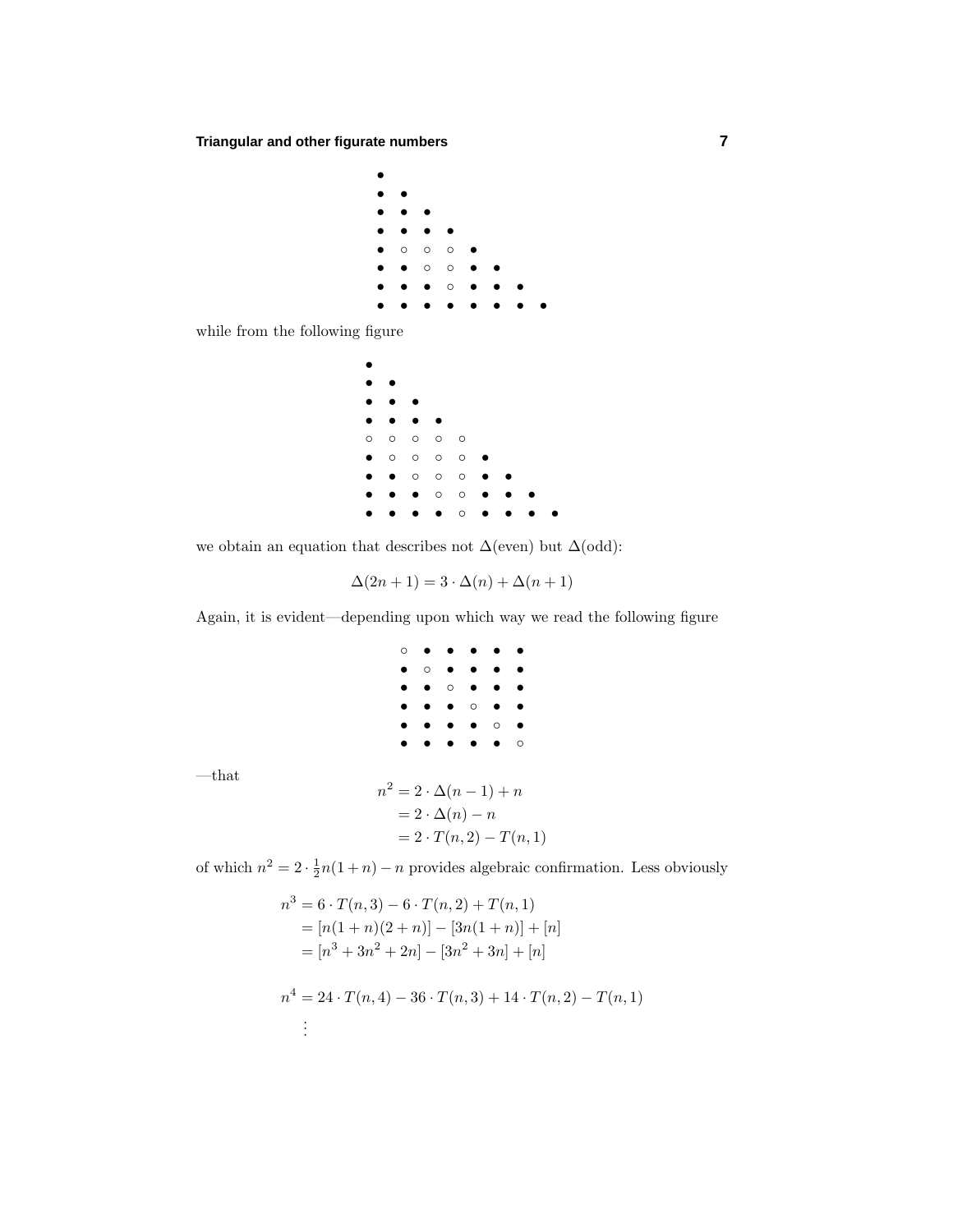By adjustment of the preceding figure we obtain

| ٠ |         | ٠       | $\bullet$ |         | ٠         |
|---|---------|---------|-----------|---------|-----------|
| O |         |         | ٠         |         |           |
| O | $\circ$ |         |           |         | $\bullet$ |
| O | $\circ$ | O       | ٠         |         | $\bullet$ |
| O | O       | O       | $\circ$   |         |           |
| О | O       | $\circ$ | O         | $\circ$ |           |

giving

$$
n^2 = \Delta(n) + \Delta(n-1)
$$

and by stacking such figures we obtain

$$
S(n; 2) = T(n; 3) + T(n - 1; 3)
$$

which in algebraic notation means

$$
\sum_{k=1}^{n} k^{2} = \frac{1}{6}n(1+n)(2+n) + \frac{1}{6}(n-1)n(1+n)
$$

$$
= \frac{1}{6}n(1+n)(1+2n)
$$
(2)

and therefore reproduces a classic formula stated previously. Conway provides two alternative constructions of this result, and discusses also a great many variants of the same general theme.<sup>9</sup>

**2. Constructing figurate number formulae by extrapolation from leading cases**. I turn now to description of an idea which began as a doodle,<sup>10</sup> but will permit us to construct figurate number formulae (not by appeal to appropriatelydrawn figures but) from leading-case data by means of a standardized algebraic procedure. That procedure will provide a kind of bridge to the methods of classical interpolation theory. To illustrate the procedure, we look back again to the triangular numbers; since

$$
\Delta(n) \equiv \sum_{k=1}^{n} k \quad \text{becomes} \quad \int_{0}^{n} k \, dk = \frac{1}{2}n^2 \quad \text{in the continuous limit}
$$

we infer that

$$
\Delta(n) = a + bn + cn^2
$$

We will use the data

$$
\Delta(0) = 0 = a + b0 + c02
$$
  
\n
$$
\Delta(1) = 1 = a + b1 + c12
$$
  
\n
$$
\Delta(2) = 3 = a + b2 + c22
$$

 $9$  Additional constuctions can be found in R. B. Nelson's *Proofs Without Words*  $(1993)$ .

 $10$  It was late afternoon on a spring Tuesday in the early 1980's, and President Bragdon's Faculty Advisory Committee had become lost in pursuit of some long-forgotten fine point.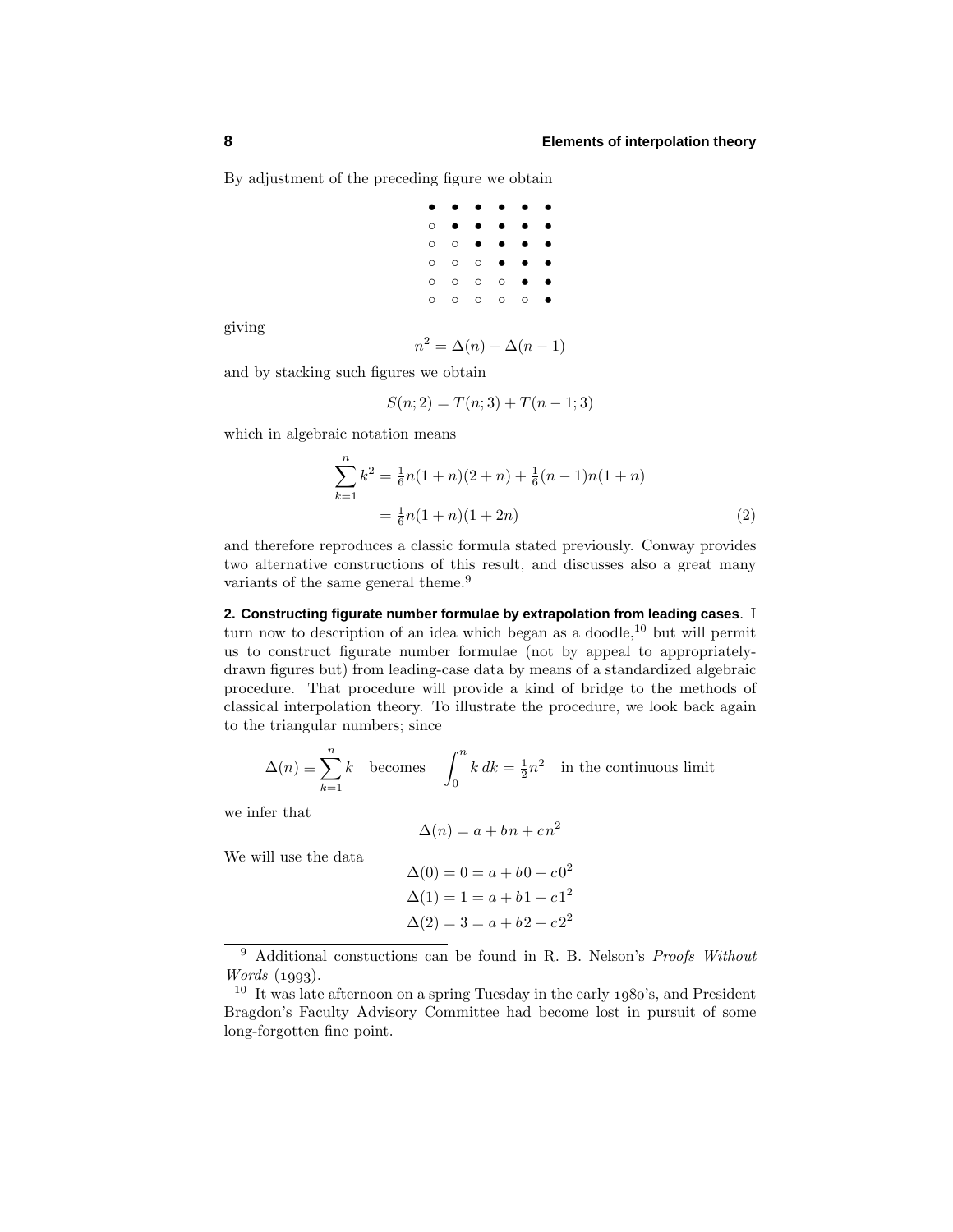#### **Constructing figurate number formulae by extrapolation 9**

to fix the values of *a*, *b* and *c*. Immediately

$$
\begin{pmatrix} 1 & 0 & 0 \ 1 & 1 & 1 \ 1 & 2 & 4 \end{pmatrix} \begin{pmatrix} a \\ b \\ c \end{pmatrix} = \begin{pmatrix} 0 \\ 1 \\ 3 \end{pmatrix}
$$

giving

$$
\begin{pmatrix} a \\ b \\ c \end{pmatrix} = \frac{1}{2} \begin{pmatrix} 2 & 0 & 0 \\ -3 & 4 & -1 \\ 1 & -2 & 1 \end{pmatrix} \begin{pmatrix} 0 \\ 1 \\ 3 \end{pmatrix} = \frac{1}{2} \begin{pmatrix} 0 \\ 1 \\ 1 \end{pmatrix}
$$

and we recover the familiar result

$$
\Delta(n) = \frac{1}{2}n + \frac{1}{2}n^2 = \frac{1}{2}n(n+1)
$$
  
  $\sim \frac{1}{2}n^2$  for *n* large

Suppose our initial conjecture had on the other hand read

$$
\Delta(n) = a + bn + cn^2 + dn^3
$$

Proceeding exactly as before—but from an enlarged data set

$$
\Delta(0) = 0 = a + b0 + c0^2 + d0^3
$$
  
\n
$$
\Delta(1) = 1 = a + b1 + c1^2 + d1^3
$$
  
\n
$$
\Delta(2) = 3 = a + b2 + c2^2 + d2^3
$$
  
\n
$$
\Delta(3) = 6 = a + b3 + c3^2 + d3^3
$$

—we have

$$
\begin{pmatrix} 1 & 0 & 0 & 0 \ 1 & 1 & 1 & 1 \ 1 & 2 & 4 & 8 \ 1 & 3 & 9 & 27 \ \end{pmatrix} \begin{pmatrix} a \\ b \\ c \\ d \end{pmatrix} = \begin{pmatrix} 0 \\ 1 \\ 3 \\ 6 \end{pmatrix}
$$

$$
\begin{pmatrix} a \\ b \\ c \\ d \end{pmatrix} = \frac{1}{6} \begin{pmatrix} 6 & 0 & 0 & 0 \ 1 & 18 & -9 & 2 \ 6 & -15 & 12 & -3 \ -1 & 3 & -3 & 1 \ \end{pmatrix} \begin{pmatrix} 0 \\ 1 \\ 3 \\ 6 \end{pmatrix} = \frac{1}{2} \begin{pmatrix} 0 \\ 1 \\ 1 \\ 0 \end{pmatrix}
$$

We have, in short, labored harder than necessary to reproduce precisely our previous result (or, from another point of view, to demonstrate that  $\Delta(n)$  is in fact *quadratic* in *n*). Actually, we labored harder than necessary already in the first instance, for  $\Delta(0) \implies a = 0$ , and obviates any need to include *a* in our list of undetermined coefficients. And it is only by convenient convention that we worked from "leading data;" we could equally well have worked from (say)  $\Delta(5) = 15$  and  $\Delta(14) = 105$ .

Looking now to another example (the example which figured in my original doodle), we proceed from the observation that

$$
S(n; 2) \equiv \sum_{k=1}^{n} k^2
$$
 becomes 
$$
\int_0^n k^2 dk = \frac{1}{3}n^3
$$
 in the continuous limit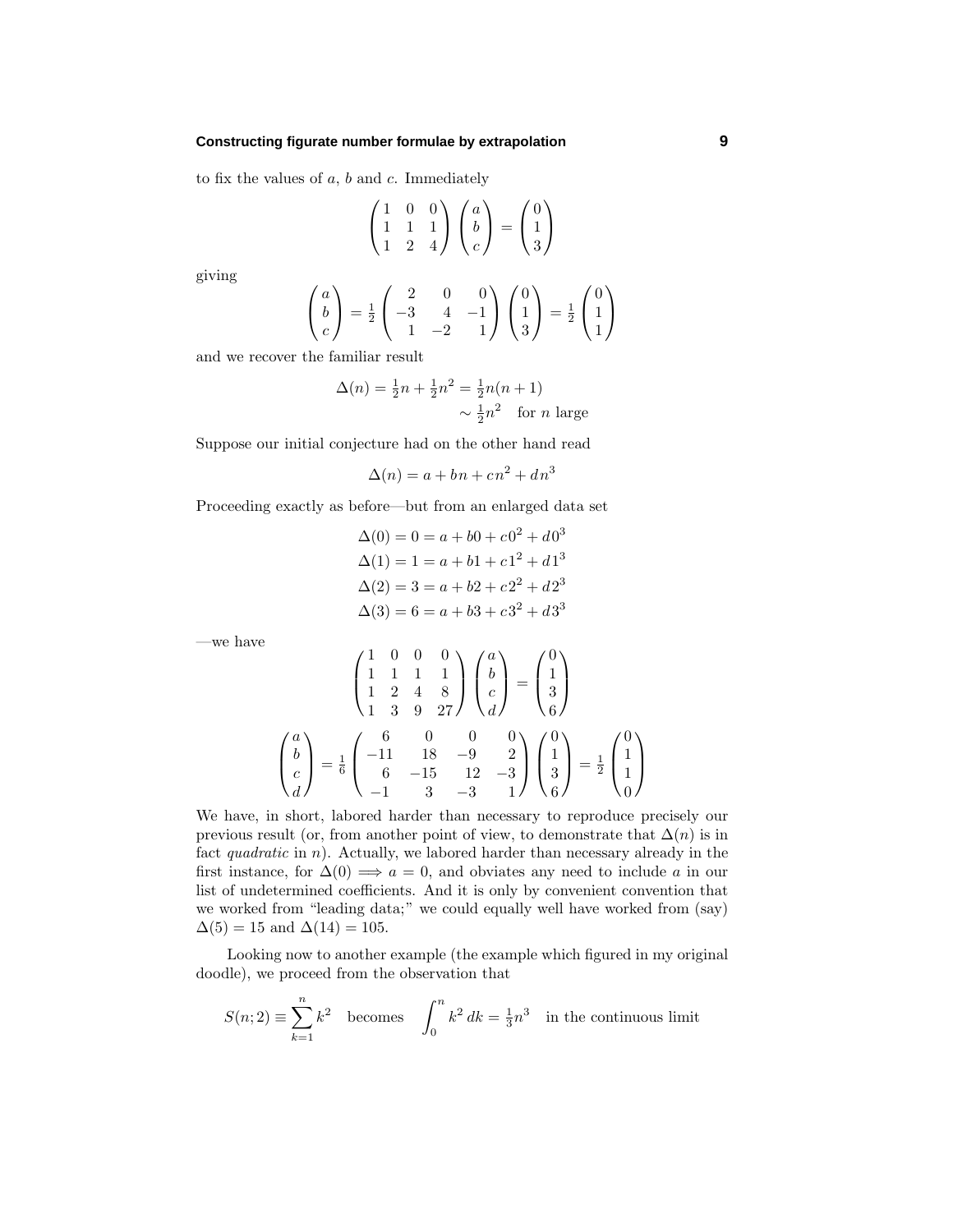to the conjecture that

$$
S(n; 2) = a + bn + cn2 + dn3
$$

From

$$
S(0;2) : 0 = a + b0 + c02 + d03
$$
  
\n
$$
S(1;2) : 12 = 1 = a + b1 + c12 + d13
$$
  
\n
$$
S(2;2) : 12 + 22 = 5 = a + b2 + c22 + d23
$$
  
\n
$$
S(3;2) : 12 + 22 + 32 = 14 = a + b3 + c32 + d33
$$

we have

$$
\begin{pmatrix} 1 & 0 & 0 & 0 \\ 1 & 1 & 1 & 1 \\ 1 & 2 & 4 & 8 \\ 1 & 3 & 9 & 27 \end{pmatrix} \begin{pmatrix} a \\ b \\ c \\ d \end{pmatrix} = \begin{pmatrix} 0 \\ 1 \\ 5 \\ 14 \end{pmatrix}
$$

giving

giving

$$
\begin{pmatrix} a \\ b \\ c \\ d \end{pmatrix} = \frac{1}{6} \begin{pmatrix} 6 & 0 & 0 & 0 \\ -11 & 18 & -9 & 2 \\ 6 & -15 & 12 & -3 \\ -1 & 3 & -3 & 1 \end{pmatrix} \begin{pmatrix} 0 \\ 1 \\ 5 \\ 14 \end{pmatrix} = \frac{1}{6} \begin{pmatrix} 0 \\ 1 \\ 3 \\ 2 \end{pmatrix}
$$

whence again the classic formula

*pn*

$$
S(n; 2) = \frac{1}{6}n + \frac{3}{6}n^2 + \frac{2}{6}n^3 = \frac{1}{6}n(1+n)(1+2n)
$$

In each of the preceding examples the pattern of the argument has been the same: we require of a polynomial  $P(x) = p_0 + p_1x + p_2x^2 + \cdots + p_nx^n$  that it assume designated values  $\{P_0, P_1, P_2, \ldots, P_n\}$  at  $x = \{0, 1, 2, \ldots, n\}$ , and so write

$$
\begin{pmatrix}\n1 & 0 & 0^2 & \dots & 0^n \\
1 & 1 & 1^2 & \dots & 1^n \\
1 & 2 & 2^2 & \dots & 2^n \\
\vdots & \vdots & \vdots & & \vdots \\
1 & n & n^2 & \dots & n^n\n\end{pmatrix}\n\begin{pmatrix}\np_0 \\
p_1 \\
p_2 \\
\vdots \\
p_n\n\end{pmatrix}\n=\n\begin{pmatrix}\nP_0 \\
P_1 \\
\vdots \\
P_n\n\end{pmatrix}
$$
\n
$$
\begin{pmatrix}\np_0 \\
p_1 \\
p_2 \\
\vdots \\
p_n\n\end{pmatrix}\n=\n\begin{pmatrix}\n1 & 0 & 0^2 & \dots & 0^n \\
1 & 1 & 1^2 & \dots & 1^n \\
1 & 2 & 2^2 & \dots & 2^n \\
\vdots & \vdots & \vdots & & \vdots \\
1 & \vdots & \vdots & & \vdots\n\end{pmatrix}\n\begin{pmatrix}\nP_0 \\
P_1 \\
P_2 \\
\vdots \\
P_n\n\end{pmatrix}
$$

Thus "by extrapolation" do low-order instances of any selected figurate number lead us to a formulæ descriptive of the general instances of such numbers. Thus also do we establish contact with the central idea of*...*

1 *n*  $n^2$  ...  $n^n$ 

*P<sup>n</sup>*

**3. Classical interpolation theory**. Given a function  $f(x)$  we seek a polynomial

$$
P(x) = p_0 + p_1 x + p_2 x^2 + \dots + p_n x^n
$$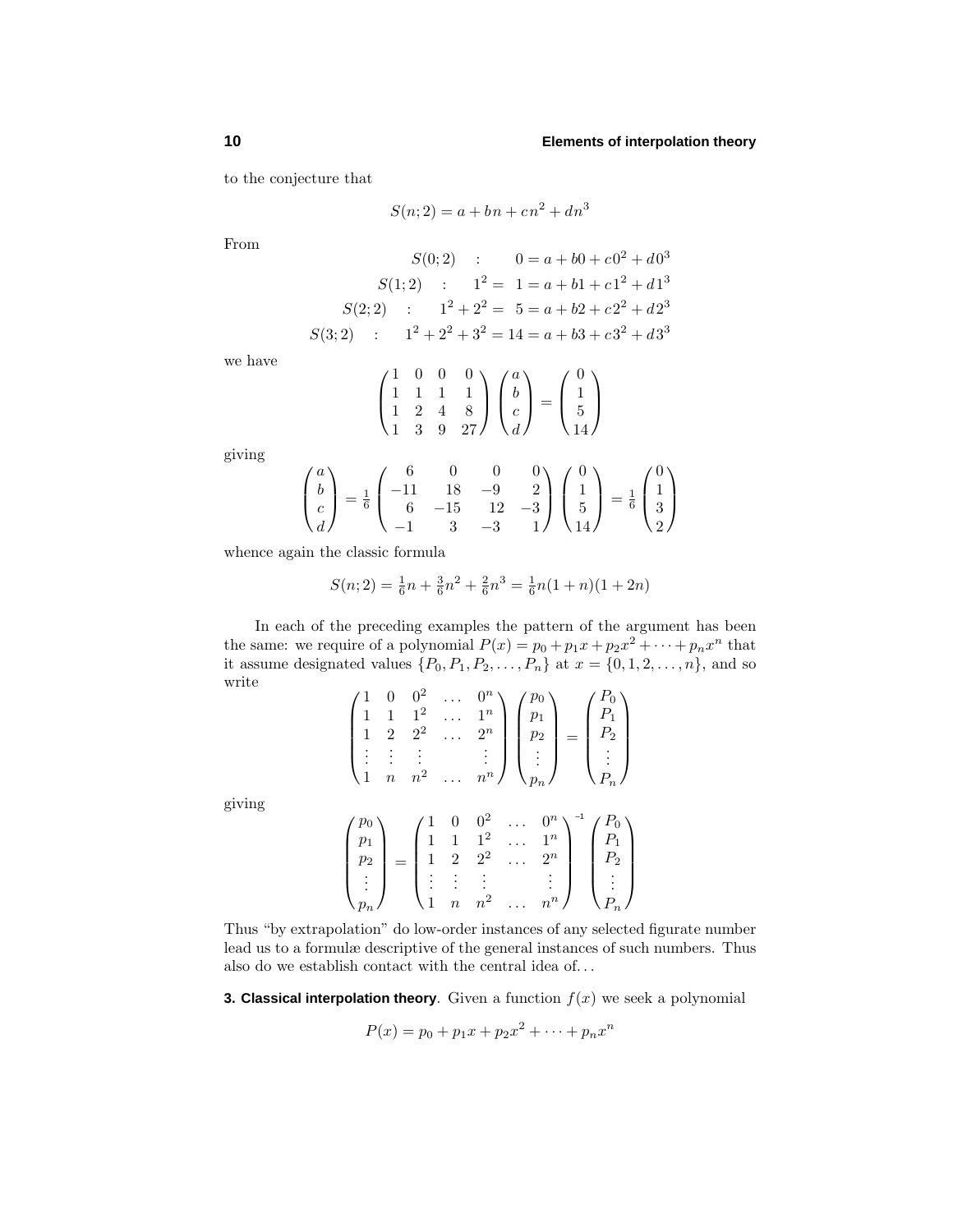# **Interpolation formulae of Newton & Lagrange 11**

which assumes values coincident with those of  $f(x)$  at the  $(n+1)$ -tuple of points  ${x_0, x_1, x_2, \ldots, x_n}$ ; we want it to be, in other words, the case that

$$
P(x_i) \equiv p_0 + p_1 x_i + p_2 x_i^2 + \dots + p_n x_i^n = f_i \equiv f(x_i)
$$

and propose to use the simple function  $P(x)$  to interpolate/extrapolate the  $f$ -data  $\{f_i\}$ . Immediately

$$
\begin{pmatrix}\n1 & x_0 & x_0^2 & \dots & x_0^n \\
1 & x_1 & x_1^2 & \dots & x_1^n \\
1 & x_2 & x_2^2 & \dots & x_2^n \\
\vdots & \vdots & \vdots & & \vdots \\
1 & x_n & x_n^2 & \dots & x_n^n\n\end{pmatrix}\n\begin{pmatrix}\np_0 \\
p_1 \\
p_2 \\
\vdots \\
p_n\n\end{pmatrix}\n=\n\begin{pmatrix}\nf_0 \\
f_1 \\
f_2 \\
\vdots \\
f_n\n\end{pmatrix}
$$
\n(3)

gives

$$
\begin{pmatrix} p_0 \\ p_1 \\ p_2 \\ \vdots \\ p_n \end{pmatrix} = \begin{pmatrix} 1 & x_0 & x_0^2 & \dots & x_0^n \\ 1 & x_1 & x_1^2 & \dots & x_1^n \\ 1 & x_2 & x_2^2 & \dots & x_2^n \\ \vdots & \vdots & \vdots & & \vdots \\ 1 & x_n & x_n^2 & \dots & x_n^n \end{pmatrix}^{-1} \begin{pmatrix} f_0 \\ f_1 \\ f_2 \\ \vdots \\ f_n \end{pmatrix}
$$

which we agree to abbreviate

 $\sqrt{ }$ 

 $\overline{\phantom{a}}$ 

$$
\mathbf{p}=\mathbb{V}^{-1}\mathbf{f}
$$

My V-notation derives from the circumstance that det V is a classic object called the "Vandermonde determinant."<sup>11</sup> A surprisingly simple argument<sup>12</sup> gives

$$
V \equiv \det \mathbb{V} = \prod_{i > j} (x_i - x_j)
$$

Look, for example, to the case  $n = 2$ :

$$
\begin{pmatrix} p_0 \\ p_1 \\ p_2 \end{pmatrix} = \begin{pmatrix} 1 & x_0 & x_0^2 \\ 1 & x_1 & x_1^2 \\ 1 & x_2 & x_2^2 \end{pmatrix}^{-1} \begin{pmatrix} f_0 \\ f_1 \\ f_2 \end{pmatrix}
$$

<sup>&</sup>lt;sup>11</sup> Cramer's Rule (which had been anticipated already by Maclauarin in  $1748$ ) is described in Chapter 2 of Gabriel Cramer's Introduction  $\dot{a}$  l'analyse des lignes  $corbes\ algebraiques$  (1750), and contains an implicit allusion to the concept of a determinant. But determinants—detached form any reference to systems of linear equations—were apparently first studied by A. Vandermone  $(1735-1796)$ , whom Lebesgue has argued deserves to be called the "father of the theory of determinants." Vandermonde was known as a mathematician among musicians, but as a musician among mathematicians, and was active as a mathematician only between the years  $1770$  and  $1774$ , when he produced a total of four papers. Those, however, anticipated aspects of the work of Abel and Galois, and also of Gauss, by whom they were well regarded. Vandermonde was in later years an active revolutionary and occasional musical theorist.

 $12$  See, for example, L. Weisner, *Introduction to the Theory of Equations*  $(1949)$ , p. 56.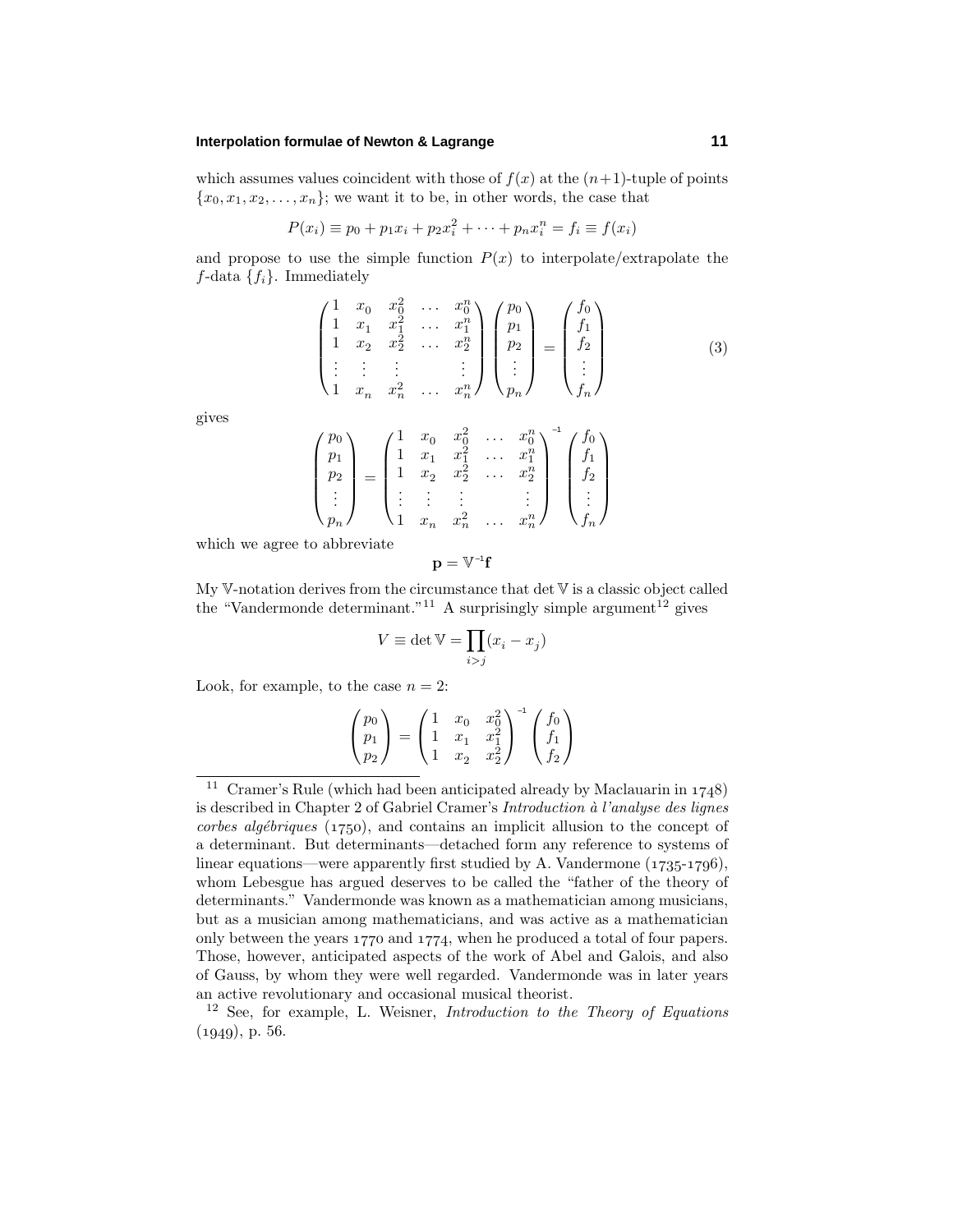# **12 Elements of interpolation theory**

*Mathematica* confirms that  $V = (x_2 - x_0)(x_2 - x_1) \cdot (x_1 - x_0)$  and supplies the information that

$$
p_0 = +\frac{x_1x_2}{(x_0 - x_1)(x_0 - x_2)} f_0 + \frac{x_0x_2}{(x_1 - x_0)(x_1 - x_2)} f_1 + \frac{x_0x_1}{(x_2 - x_0)(x_2 - x_1)} f_2
$$
  
\n
$$
p_1 = -\frac{x_1 + x_2}{(x_0 - x_1)(x_0 - x_2)} f_0 - \frac{x_0 + x_2}{(x_1 - x_0)(x_1 - x_2)} f_1 - \frac{x_0 + x_1}{(x_2 - x_0)(x_2 - x_1)} f_2
$$
  
\n
$$
p_2 = +\frac{1}{(x_0 - x_1)(x_0 - x_2)} f_0 + \frac{1}{(x_1 - x_0)(x_1 - x_2)} f_1 + \frac{1}{(x_2 - x_0)(x_2 - x_1)} f_2
$$

So we have

$$
f(x) \approx P(x)
$$

with

$$
P(x) = +\left\{ \frac{x_1 x_2}{(x_0 - x_1)(x_0 - x_2)} f_0 + \frac{x_0 x_2}{(x_1 - x_0)(x_1 - x_2)} f_1 + \frac{x_0 x_1}{(x_2 - x_0)(x_2 - x_1)} f_2 \right\}
$$

$$
- \left\{ \frac{x_1 + x_2}{(x_0 - x_1)(x_0 - x_2)} f_0 + \frac{x_0 + x_2}{(x_1 - x_0)(x_1 - x_2)} f_1 + \frac{x_0 + x_1}{(x_2 - x_0)(x_2 - x_1)} f_2 \right\} x + \left\{ \frac{1}{(x_0 - x_1)(x_0 - x_2)} f_0 + \frac{1}{(x_1 - x_0)(x_1 - x_2)} f_1 + \frac{1}{(x_2 - x_0)(x_2 - x_1)} f_2 \right\} x^2
$$

which by mere reorganization becomes

$$
P(x) = f_0 \cdot L_0(x) + f_1 \cdot L_1(x) + f_2 \cdot L_2(x) \tag{4}
$$

with

$$
L_0(x) = \frac{x_1 x_2}{(x_0 - x_1)(x_0 - x_2)} - \frac{x_1 + x_2}{(x_0 - x_1)(x_0 - x_2)}x + \frac{1}{(x_0 - x_1)(x_0 - x_2)}x^2
$$
  
\n
$$
L_1(x) = \frac{x_0 x_2}{(x_1 - x_0)(x_1 - x_2)} - \frac{x_0 + x_2}{(x_1 - x_0)(x_1 - x_2)}x + \frac{1}{(x_1 - x_0)(x_1 - x_2)}x^2
$$
  
\n
$$
L_2(x) = \frac{x_0 x_1}{(x_2 - x_0)(x_2 - x_1)} - \frac{x_0 + x_1}{(x_2 - x_0)(x_2 - x_1)}x + \frac{1}{(x_2 - x_0)(x_2 - x_1)}x^2
$$

Lagrange observed that (4) can be deduced by an argument that makes no explicit appeal to the methods of linear algebra, and can at the same time be expressed much more compactly/memorably. He begins by introducing

$$
L(x) \equiv (x - x_0)(x - x_1)(x - x_2)
$$
  
= polynomial with roots at the data points {x<sub>0</sub>, x<sub>1</sub>, x<sub>2</sub>} (5)

Then

$$
L'(x) = (x - x_1)(x - x_2) + (x - x_0)(x - x_2) + (x - x_0)(x - x_1)
$$

gives

$$
L'(x_0) = (x_0 - x_1)(x_0 - x_2)
$$
  
\n
$$
L'(x_1) = (x_1 - x_0)(x_1 - x_2)
$$
  
\n
$$
L'(x_2) = (x_2 - x_0)(x_2 - x_1)
$$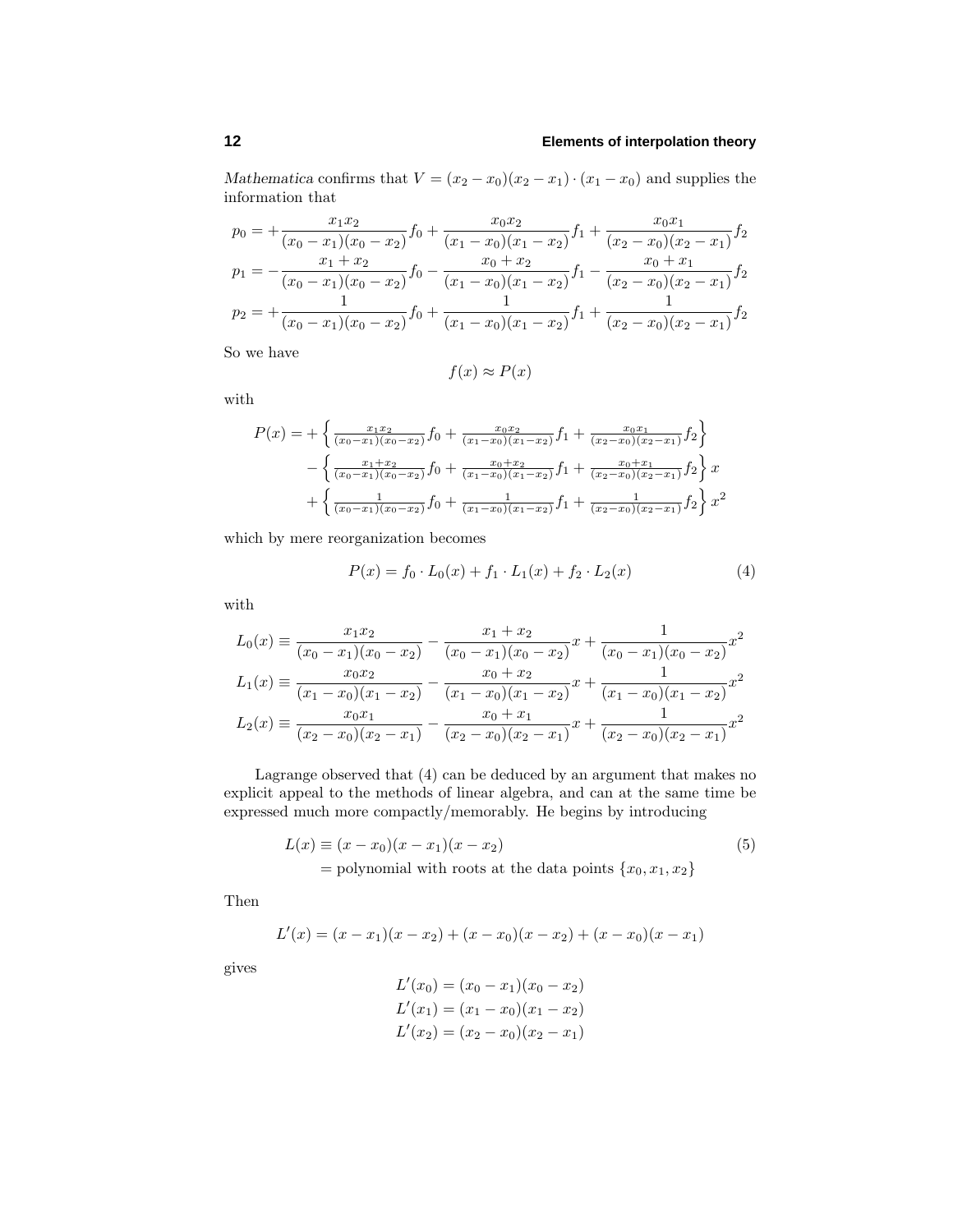## **Interpolation formulae of Newton & Lagrange 13**

from which we get the denominators. Moreover

$$
\frac{L(x)}{(x-x_0)} = (x-x_1)(x-x_2) = x_1x_2 - (x_1+x_2)x + x^2
$$

$$
\frac{L(x)}{(x-x_1)} = (x-x_0)(x-x_2) = x_0x_2 - (x_0+x_2)x + x^2
$$

$$
\frac{L(x)}{(x-x_2)} = (x-x_0)(x-x_1) = x_0x_1 - (x_0+x_1)x + x^2
$$

from which we get the numerators. The polynomial (3) can therefore be described

$$
P(x) = f_0 \cdot \frac{L(x)}{(x - x_0)L'(x_0)} + f_1 \cdot \frac{L(x)}{(x - x_1)L'(x_1)} + f_2 \cdot \frac{L(x)}{(x - x_2)L'(x_2)}
$$

$$
= \sum_k f_k \cdot \frac{L(x)}{(x - x_k)L'(x_k)} : \text{Lagrange interpolation formula} \quad (6)
$$

The  $P(x)$  thus constructed is a polynomial, but—owing to the structure of the denominators—is not manifestly so. According to K. Rektorys<sup>13</sup> "the Lagrange" interpolation formula, although very important in theoretical considerations, is not*...*suitable for numerical evaluation." Rektorys turns therefore (as now also do I) to an account of **Newton's interpolation technique**. From the data

$$
f_0 \equiv f(x_0) \quad f_1 \equiv f(x_1) \quad f_2 \equiv f(x_2)
$$

Newton forms<sup>14</sup> ascending generations of "divided differences"

$$
f(x_0, x_1) \equiv \frac{f_1 - f_0}{x_1 - x_0} \qquad f(x_2, x_1) \equiv \frac{f_2 - f_1}{x_2 - x_1}
$$

$$
f(x_0, x_1, x_2) \equiv \frac{f(x_2, x_1) - f(x_1, x_0)}{x_2 - x_0}
$$

and writes

$$
P(x) = f_0 + (x - x_0)f(x_0, x_1) + (x - x_0)(x - x_1)f(x_0, x_1, x_2)
$$
(7)  
=  $f_0 + (x - x_0) \frac{f_1 - f_0}{x_1 - x_0}$   
+  $(x - x_0)(x - x_1) \frac{(f_2 - f_1)(x_1 - x_0) - (f_1 - f_0)(x_2 - x_1)}{(x_2 - x_0)(x_2 - x_1)(x_1 - x_0)}$   
=  $f_0 \left\{ 1 - \frac{x - x_0}{x_1 - x_0} + \frac{(x - x_0)(x - x_1)(x_2 - x_1)}{(x_2 - x_0)(x_2 - x_1)(x_1 - x_0)} \right\}$  + etc.  
=  $f_0 \left\{ \frac{x_1 x_2 - (x_1 + x_2)x + x^2}{(x_0 - x_1)(x_0 - x_2)} \right\}$  + etc.

 $13$  Survey of Applicable Mathematics (1969), p. 1223.

<sup>&</sup>lt;sup>14</sup> See Abramowitz & Stegun, p. 877.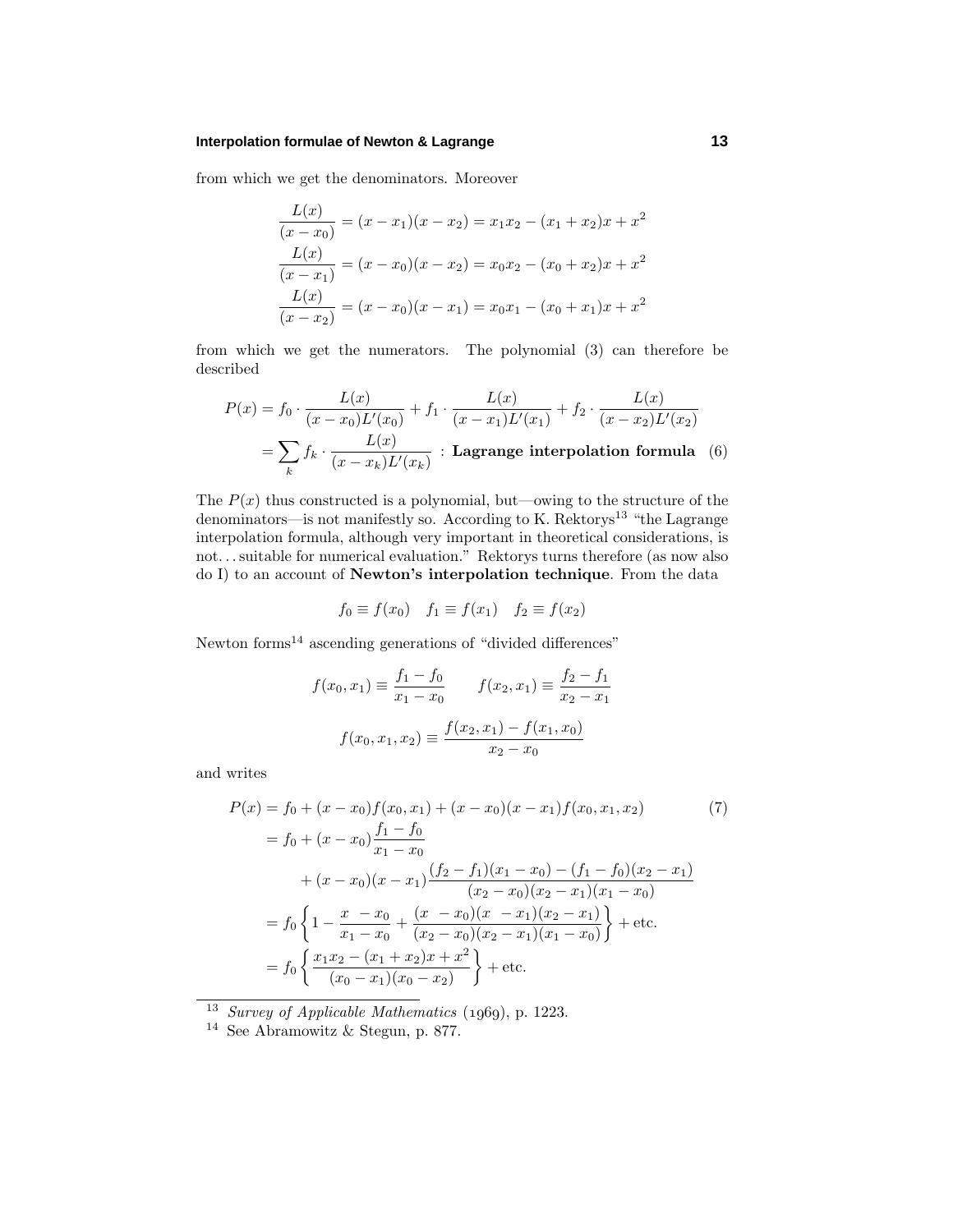Evidently Newton's (7) and Lagrange's (6) comprise merely distinct modes of approaching and displaying the identically same result. A great number of other organizational principles are described in the literature; all amount, in effect, to expansion of a determinant, since (by a fundamental property which Vandermonde was the first to identify)

$$
\det \begin{pmatrix} P(x) & 1 & x & x^2 & \dots & x^n \\ f_0 & 1 & x_0 & x_0^2 & \dots & x_0^n \\ f_1 & 1 & x_1 & x_1^2 & \dots & x_1^n \\ f_2 & 1 & x_2 & x_2^2 & \dots & x_2^n \\ \vdots & \vdots & \vdots & \vdots & \vdots & \vdots \\ f_n & 1 & x_n & x_n^2 & \dots & x_n^n \end{pmatrix} = 0
$$

forces  $P(x_k) = f_k : k = 0, 1, ..., n$ .

In a broad class of practical applications one has special interest in (i) optimizing the selection of the sample points  $x_k$  and (ii) estimating/minimizing the error inherent in the interpolation procedure. For when we write

$$
f(x) \approx P(x)
$$

we mean that

 $f(x) = P(x) + R(x)$  and  $R(x)$  is in some absolute/relative sense "small"

The question is: "How small is 'small'?" To address the question one must, of course, know something about the distinguishing properties of the function  $f(x)$ , and it is in reference to those properties (whatever they are) that the answer will be phrased. For example, if  $f(x)$  is known to be  $n + 1$  times differentiable on the interval [*a, b*] where

$$
a \equiv \min\{x_0, x_1, x_2, \dots, x_n\}
$$
  

$$
b \equiv \max\{x_0, x_1, x_2, \dots, x_n\}
$$

then it can be shown that

$$
|R(x)| \le \frac{1}{(n+1)!} |(x-x_0)(x-x_1)\cdots(x-x_n)| \cdot \max |f^{n+1}(\xi)| \qquad ; \quad \xi \in [a,b]
$$

My own present interest in interpolation theory lies, however, elsewhere, so I will not pursue this aspect of the subject.

**4. Illustrative theoretical application of the Lagrange interpolation formula**. If the real  $N \times N$  matrix  $A$  is antisymmetric and if

 $\mathbb{R} \equiv e^{\mathbb{A}}$ 

then  $\mathbb{R}^{-1} = \mathbb{R}^{T}$  and  $\det \mathbb{R} = e^{trA} = e^{0} = +1$ :  $\mathbb{R}$  is a *(proper) rotation matrix*, and

$$
\mathbf{x} \longrightarrow \mathbf{x}' = \mathbb{R} \mathbf{x}
$$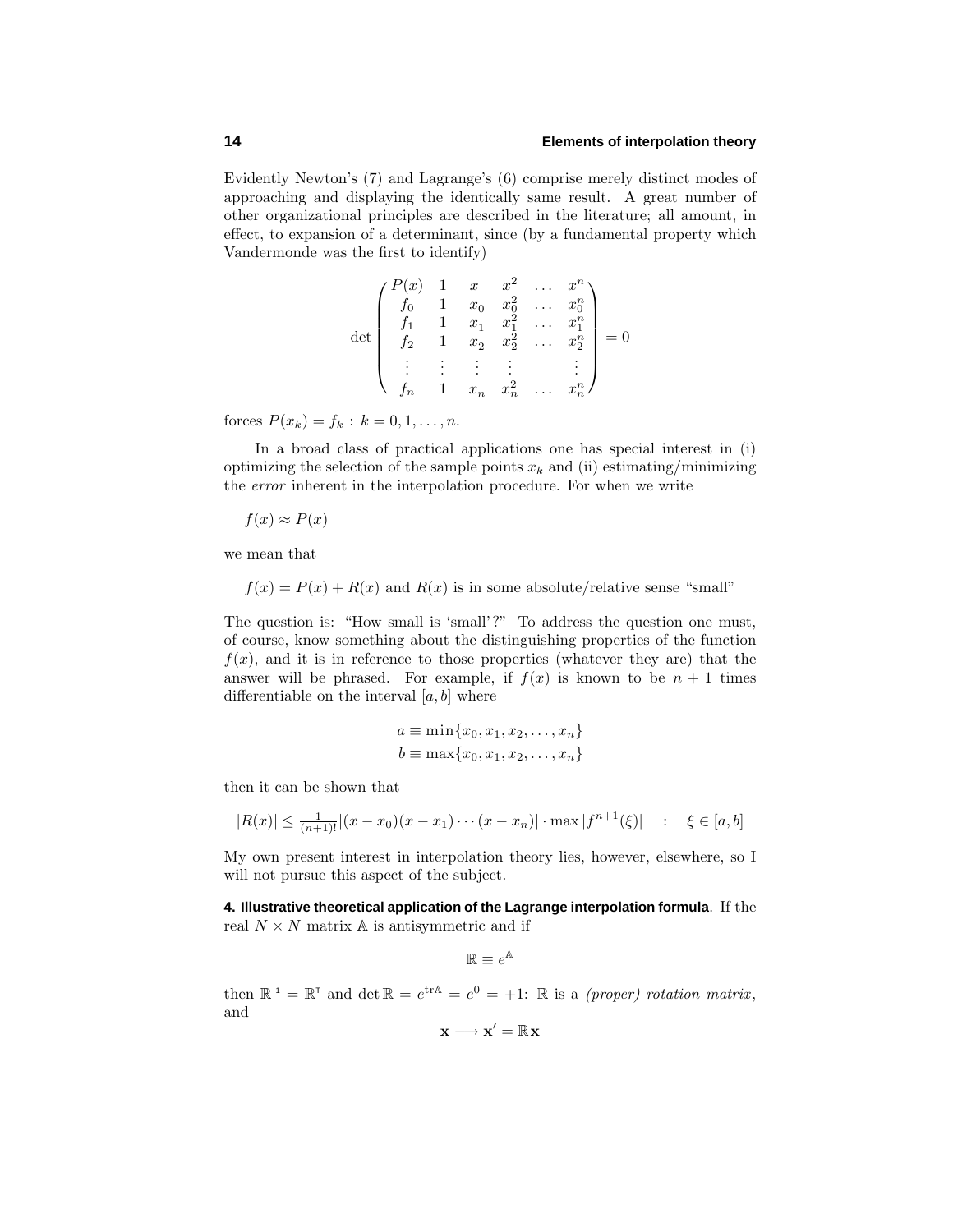## **Application to the geometrical interpretation of** *O*(*N*) **15**

l.

serves to describe a (proper) rotation in *N*-dimensional space. A sharp sense of the geometrical meaning of such a transformation can be achieved by an argument which hinges on the spectral properties of A and which makes essential use of algebraic ideas we have come to associate with the Lagrange interpolation formula.<sup>15</sup>

By quick calculation

$$
\begin{vmatrix} -\lambda & a \\ -a & -\lambda \end{vmatrix} = +\{a^2 + \lambda^2\}
$$
  

$$
\begin{vmatrix} -\lambda & a & b \\ -a & -\lambda & c \\ -b & -c & -\lambda \end{vmatrix} = -\{(a^2 + b^2 + c^2)\lambda + \lambda^3\}
$$

so

$$
A_{2\times 2} \equiv \begin{pmatrix} 0 & a \\ -a & 0 \end{pmatrix}
$$
 has eigenvalues  $\{\pm i\varphi\}$  with  $\varphi \equiv \sqrt{a^2}$   

$$
A_{3\times 3} \equiv \begin{pmatrix} 0 & a & b \\ -a & 0 & c \\ -b & -c & 0 \end{pmatrix}
$$
 has eigenvalues  $\{0, \pm i\varphi\}$  with  $\varphi \equiv \sqrt{a^2 + b^2 + c^2}$ 

Generally, the characteristic polynomial

$$
\det(\mathbb{A}_{N} - \lambda \mathbb{I})
$$
 is  $\begin{cases} \text{even when } N \text{ is even} \\ \text{odd when } N \text{ is odd} \end{cases}$ 

but is in every case real, though its roots—the eigenvalues of  $\mathbb{A}_N$ —are in every case imaginary.<sup>16</sup> Evidently

$$
\det(\mathbb{A}_{N} - \lambda \mathbb{I}) = (-)^{N} \begin{cases} (\lambda^{2} + \varphi_{1}^{2})(\lambda^{2} + \varphi_{2}^{2}) \cdots (\lambda^{2} + \varphi_{n}^{2}) & \text{if } N = 2n \\ \lambda(\lambda^{2} + \varphi_{1}^{2})(\lambda^{2} + \varphi_{2}^{2}) \cdots (\lambda^{2} + \varphi_{n}^{2}) & \text{if } N = 2n + 1 \end{cases}
$$

where the real numbers  $\varphi_k$  ( $k = 1, 2, ..., n$ ) serve to describe the (imaginary) spectrum of A:

eigenvalues of 
$$
\mathbb{A}_N = \begin{cases} {\{\pm \lambda_1, \pm \lambda_2, \ldots, \pm \lambda_n\}} & \text{if } N = 2n \\ {\{\lambda_0, \pm \lambda_1, \pm \lambda_2, \ldots, \pm \lambda_n\}} & \text{if } N = 2n + 1 \end{cases}
$$

with  $\lambda_0 \equiv 0$  and  $\lambda_k \equiv i\varphi_k$ .

<sup>&</sup>lt;sup>15</sup> Here I must be content merely to outline the argument; for details (and the proofs of some bald assertions), see "What does an *N*-dimensional rotation look like?" (Notes for a Reed College Math Seminar, presented 14 February 1980) in TRANSFORMATIONAL PHYSICS & PHYSICAL GEOMETRY  $(1971-1983)$ .

<sup>&</sup>lt;sup>16</sup> The real antisymmetry of A implies the hermiticity of  $\mathbb{H} \equiv i\mathbb{A}$ , and the eigenvalues of H are, by a familiar argument, necessarily real.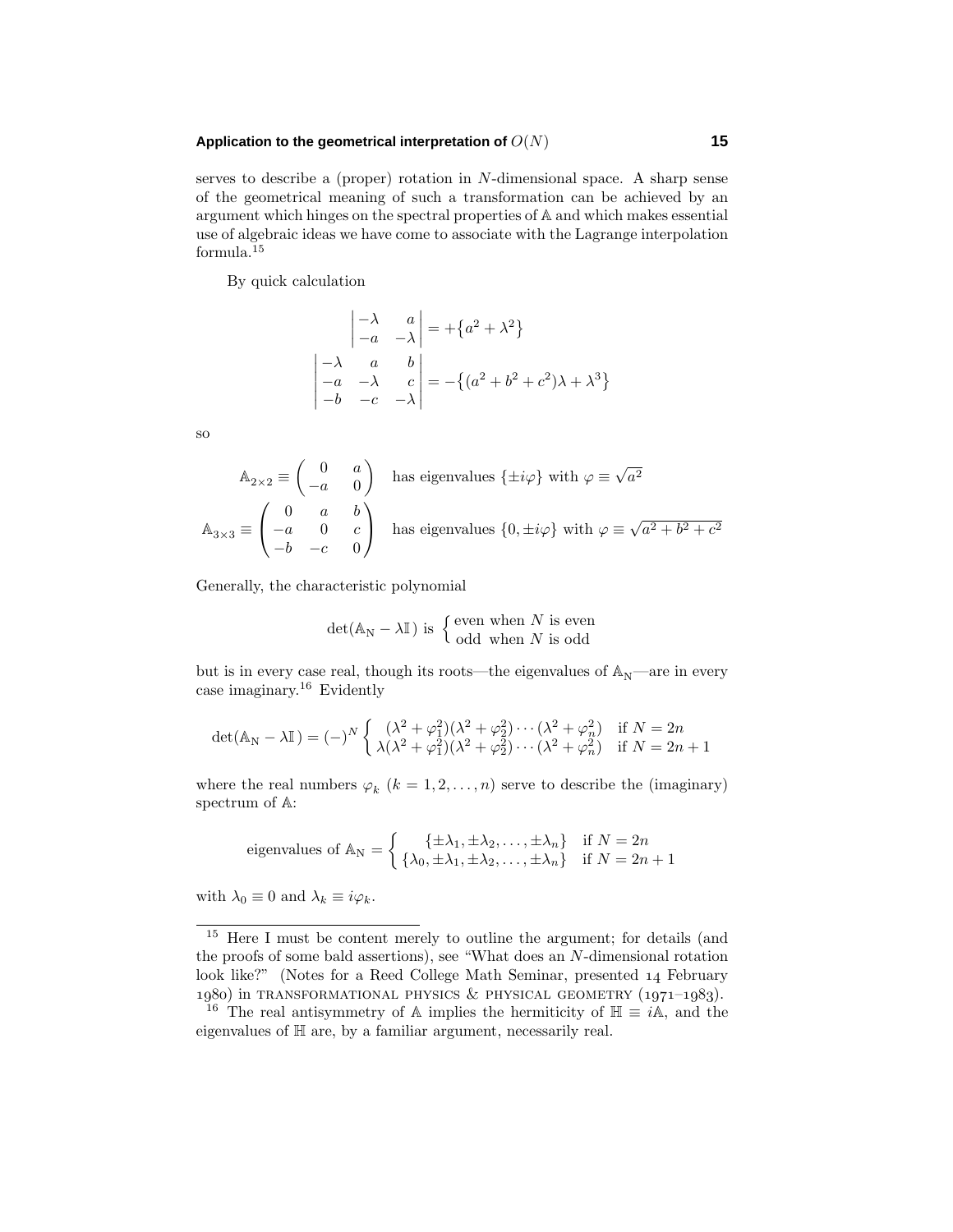Looking now specifically to the even-dimensional case  $N = 2n$ : the Cayley-Hamilton theorem supplies

$$
(\mathbb{A}^2 - \lambda_1^2 \mathbb{I})(\mathbb{A}^2 - \lambda_2^2 \mathbb{I}) \cdots (\mathbb{A}^2 - \lambda_n^2 \mathbb{I}) = \mathbb{O}
$$

or again

$$
(\mathbb{S}-s_1\mathbb{I})(\mathbb{S}-s_2\mathbb{I})\cdots (\mathbb{S}-s_n\mathbb{I})=\mathbb{O}
$$

where the notation has been designed to emphasize the real symmetry—whence the hermiticity—of the matrix  $\mathbb{S} \equiv \mathbb{A}^2$ , of which  $\{s_1, s_2, \ldots, s_n\}$  are the (in the simplest case) doubly-degenerate eigenvalues. The spectral theory of hermitian operators now supplies

$$
\mathbb{S} = s_1 \mathbb{P}_1 + s_2 \mathbb{P}_2 + \dots + s_n \mathbb{P}_n \tag{8}
$$

where  $\{\mathbb{P}_1, \mathbb{P}_2, \ldots, \mathbb{P}_n\}$  is the complete orthogonal set of projection matrices

$$
\mathbb{P}_k^2 = \mathbb{P}_k \quad : \quad k = 1, 2, \dots, n
$$

$$
\mathbb{P}_j \mathbb{P}_k = \mathbb{O} \quad : \quad j \neq k
$$

$$
\mathbb{P}_1 + \mathbb{P}_2 + \dots + \mathbb{P}_n = \mathbb{I}
$$

which project onto (and serve thus to define) the orthogonal 2-dimensional eigenspaces of S. Explicit descriptions of the matrices  $\mathbb{P}_k$  will be developed in a moment, but from results already in hand it follows that

$$
\begin{array}{rcl}\n\mathbb{A}^{0} & = & s_{1}^{0} \mathbb{P}_{1} + & s_{2}^{0} \mathbb{P}_{2} + \cdots + & s_{n}^{0} \mathbb{P}_{n} \\
\mathbb{A}^{2\nu} & = & \mathbb{S}^{\nu} = & s_{1}^{\nu} \mathbb{P}_{1} + & s_{2}^{\nu} \mathbb{P}_{2} + \cdots + & s_{n}^{\nu} \mathbb{P}_{n} \\
& = & \lambda_{1}^{2\nu} \mathbb{P}_{1} + & \lambda_{2}^{2\nu} \mathbb{P}_{2} + \cdots + & \lambda_{n}^{2\nu} \mathbb{P}_{n} \\
\mathbb{A}^{2\nu+1} & = & \mathbb{A} \mathbb{S}^{\nu} = -i \lambda_{1}^{2\nu+1} \mathbb{A}_{1} \mathbb{P}_{1} - i \lambda_{2}^{2\nu+1} \mathbb{A}_{2} \mathbb{P}_{2} - \cdots - i \lambda_{n}^{2\nu+1} \mathbb{A}_{n} \mathbb{P}_{n}\n\end{array}\n\right\}\n\tag{9}
$$

where  $\nu = 1, 2, \ldots$  and the real matrices  $\mathbb{A}_k$  are defined  $\mathbb{A}_k \equiv i\mathbb{A}/\lambda_k = \mathbb{A}/\varphi_k$ . From this information it follows, in particular, that

$$
\mathbb{R} = e^{\mathbb{A}} = \sum_{\nu=0}^{\infty} \left\{ \frac{1}{(2\nu)!} \mathbb{A}^{2\nu} + \frac{1}{(2\nu+1)!} \mathbb{A}^{2\nu+1} \right\}
$$

$$
= \sum_{k=1}^{n} \left( \cosh \lambda_k \cdot \mathbb{I} - i \sinh \lambda_k \cdot \mathbb{A}_k \right) \mathbb{P}_k
$$

$$
= \sum_{k=1}^{n} \left( \cos \varphi_k \cdot \mathbb{I} + \sin \varphi_k \cdot \mathbb{A}_k \right) \mathbb{P}_k
$$
(10)

It is mainly to facilitate discussion of the simple geometrical interpretation of this result that we look now (as promised) to the explicit construction of the projection matrices  $\mathbb{P}_k$ ; to write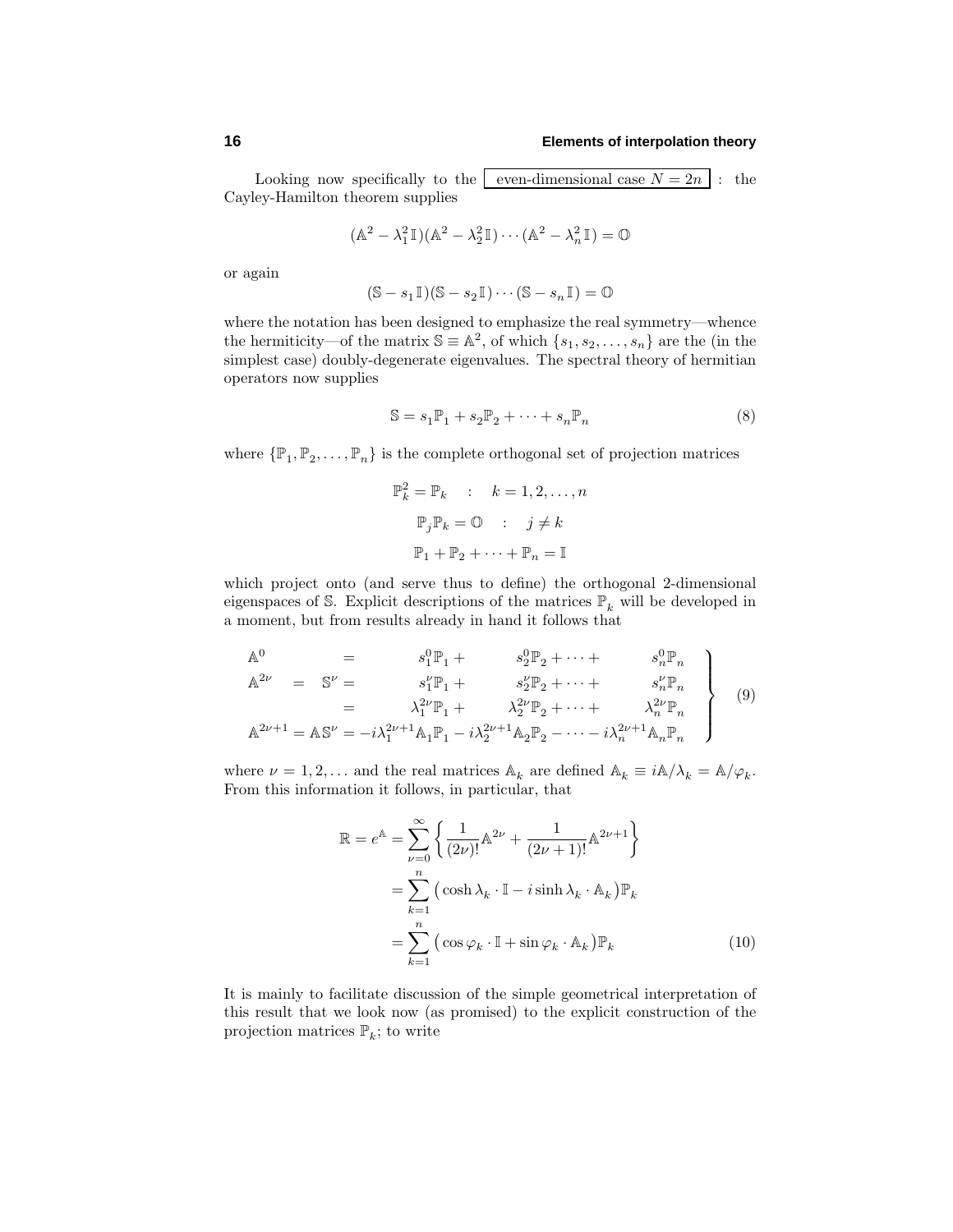#### **Application to the geometrical interpretation of** *O*(*N*) **17**

$$
\begin{pmatrix}\n1 & 1 & 1 & \dots & 1 \\
s_1 & s_2 & s_3 & \dots & s_n \\
s_1^2 & s_2^2 & s_3^2 & \dots & s_n^2 \\
\vdots & \vdots & \vdots & & \vdots \\
s_1^{n-1} & s_2^{n-1} & s_3^{n-1} & \dots & s_n^{n-1}\n\end{pmatrix}\n\begin{pmatrix}\n\mathbb{P}_1 \\
\mathbb{P}_2 \\
\mathbb{P}_3 \\
\vdots \\
\mathbb{P}_n\n\end{pmatrix} =\n\begin{pmatrix}\n\mathbb{I} \\
\mathbb{S} \\
\mathbb{S}^2 \\
\vdots \\
\mathbb{S}^{n-1}\n\end{pmatrix}
$$
\n(11)

is simply to renotate some leading case instances of an equation which at (9) was already displayed in the general case, but does serve usefully to put us in mind of algebraic material developed in §3, for (11) is structurally identical to (3) except in one detail: the "Vandermonde matrix" has been transposed. But from results already in hand—from

$$
\begin{pmatrix} p_0 \\ p_1 \\ p_2 \end{pmatrix} = \begin{pmatrix} 1 & x_0 & x_0^2 \\ 1 & x_1 & x_1^2 \\ 1 & x_2 & x_2^2 \end{pmatrix}^{-1} \begin{pmatrix} f_0 \\ f_1 \\ f_2 \end{pmatrix}
$$

 $=$  result developed at the top of p. 12

and the elementary fact that

$$
(\text{transpose})^{-1} = (\text{inverse})^T
$$

—we have

$$
\begin{pmatrix}\np_0 \\
p_1 \\
p_2\n\end{pmatrix} = \begin{pmatrix}\n1 & 1 & 1 \\
x_0 & x_1 & x_2 \\
x_0^2 & x_1^2 & x_2^2\n\end{pmatrix}^{-1} \begin{pmatrix}\nf_0 \\
f_1 \\
f_2\n\end{pmatrix}
$$
\n
$$
p_0 = \frac{x_1 x_2 f_0 - (x_1 + x_2) f_1 + f_2}{(x_0 - x_1)(x_0 - x_2)}
$$
\n
$$
p_1 = \frac{x_0 x_2 f_0 - (x_0 + x_2) f_1 + f_2}{(x_1 - x_0)(x_1 - x_2)}
$$
\n
$$
p_2 = \frac{x_0 x_1 f_0 - (x_0 + x_1) f_1 + f_2}{(x_2 - x_0)(x_2 - x_1)}
$$

In cases of the type  $f_k = x^k$  in which we at present have special interest the preceding equations simplify; they assume, in fact, precisely the structure of the previously-encountered Lagrange polynomials:

$$
p_0 = L_0(x) = \frac{(x - x_1)(x - x_2)}{(x_0 - x_1)(x_0 - x_2)} = \frac{L(x)}{(x - x_0)L'(x_0)}
$$
, etc.

Thus is it seen to follow from (11) that

$$
\mathbb{P}_k = L_k(\mathbb{S}) \quad \text{with} \quad L_k(\mathbb{S}) = \prod_{\substack{j=1 \ j \neq k}}^n \frac{(\mathbb{S} - s_j \mathbb{I})}{(s_k - s_j)} = \prod_{\substack{j=1 \ j \neq k}}^n \frac{(\mathbb{A}^2 + \varphi_j^2 \mathbb{I})}{(-\varphi_k^2 + \varphi_j^2)}
$$
(12)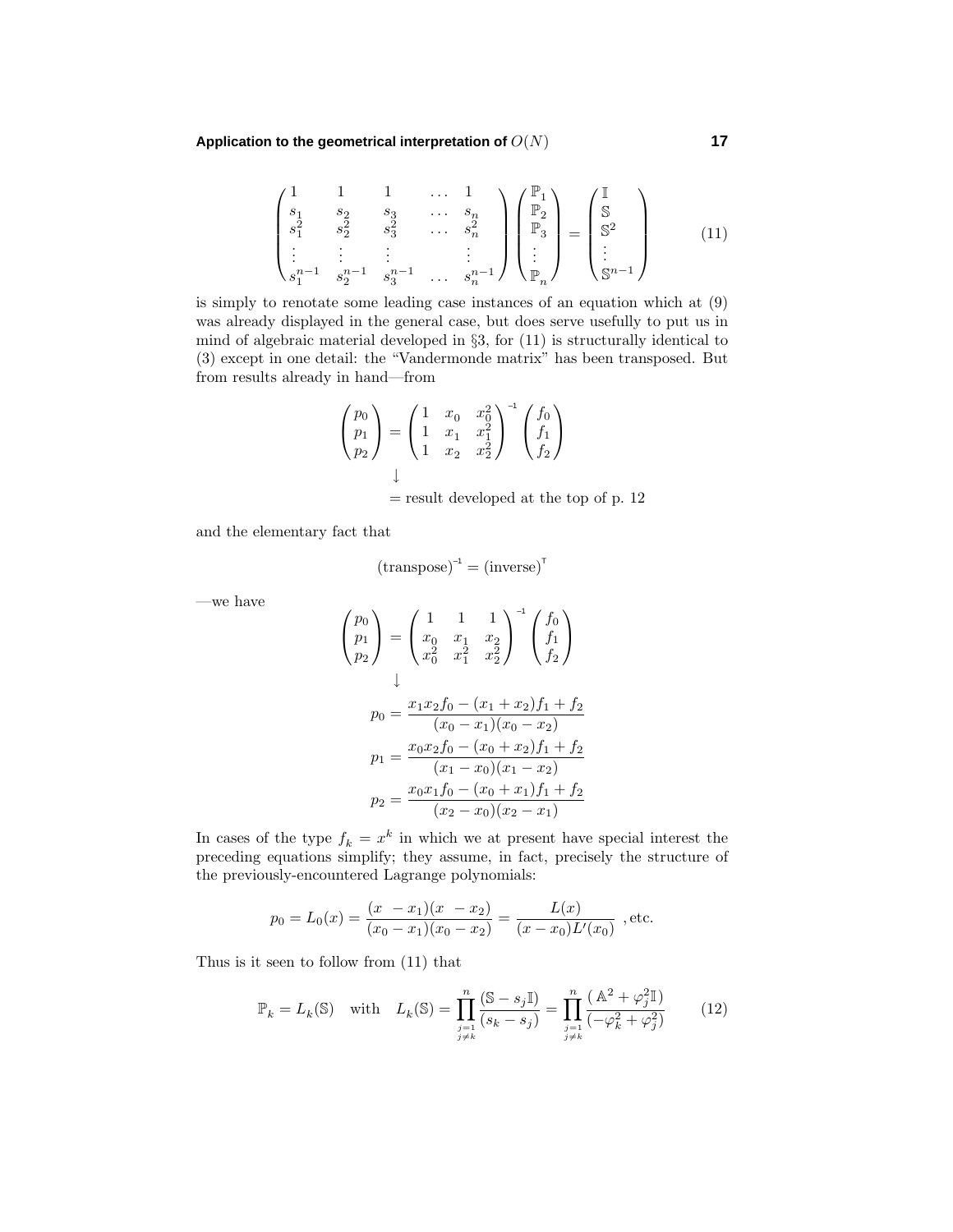# **18 Elements of interpolation theory**

Drawing as needed upon the Cayley-Hamilton theorem, one either sees directly or can readily show that the matrices  $\mathbb{P}_k$  are real symmetric matrices that commute with A and with each other, that each  $\mathbb{P}_k$  projects onto a 2-space  $(\mathbb{P}^2 = \mathbb{P}$  and det $(\mathbb{P} - \lambda \mathbb{I}) \sim (\lambda - 1)^2 \lambda^{n-2}$ , and that collectively they comprise a complete commutative set of orthogonal projectors. Let the arbitrary *N*-vector **x** be decomposed

$$
\mathbf{x} = \mathbf{x}_1 + \mathbf{x}_2 + \dots + \mathbf{x}_n \quad \text{with} \quad \mathbf{x}_k \equiv \mathbb{P}_k \mathbf{x} \in k^{\text{th}} \text{ eigenspace}
$$

Let  $\mathbf{a}_k \equiv \mathbb{A} \mathbf{x}_k$ . From  $\mathbb{P}_k \mathbf{a}_k = \mathbb{P}_k \mathbb{A} \mathbf{x}_k = \mathbb{A} \mathbb{P}_k \mathbf{x}_k = \mathbb{A} \mathbf{x}_k = \mathbf{a}_k$  we see that so also does  $\mathbf{a}_k \in k^{\text{th}}$  eigenspace. From the antisymmetry of A it follows that  $\mathbf{x}_k \perp \mathbf{a}_k$ ; i..e., that  $\mathbf{x}_k \cdot \mathbf{a}_k = \mathbf{x}_k \cdot \mathbb{A} \mathbf{x}_k = 0$ . Moreover,

$$
\mathbf{a}_{k} \cdot \mathbf{a}_{k} = \mathbf{x}_{k} \cdot \mathbb{A}^{\mathsf{T}} \mathbb{A} \mathbf{x}_{k} = -\mathbf{x}_{k} \cdot \mathbb{S} \mathbb{P}_{k} \mathbf{x}_{k}
$$
  
=  $-s_{k} \mathbf{x}_{k} \cdot \mathbf{x}_{k}$  by (12) and the Cayley-Hamilton theorem  
=  $+\varphi_{k}^{2} \mathbf{x}_{k} \cdot \mathbf{x}_{k}$ 

so not only are  $\mathbf{x}_k$  and  $\mathbf{y}_k \equiv \mathbf{a}_k / \varphi_k = \mathbb{A}_k \mathbb{P}_k \mathbf{x}$  perpendicular; they have the same Euclidean length. Returning in the light of this result to (10), we see that the action of R can be described

$$
\mathbf{x} \longrightarrow \mathbb{R}\mathbf{x} = \sum_{k=1}^{n} (\cos \varphi_k \cdot \mathbf{x}_k + \sin \varphi_k \cdot \mathbf{y}_k)
$$
  
= sum of *n* orthogonal copies of O(2)

To achieve completeness in the odd-dimensional case  $N = 2n + 1$  one must adjoin to the projection matrices  $\{\mathbb{P}_1, \mathbb{P}_2, \ldots, \mathbb{P}_n\}$  a matrix

$$
\mathbb{P}_0 = \mathbb{I} - (\mathbb{P}_1 + \mathbb{P}_2 + \cdots + \mathbb{P}_n)
$$

which projects onto the "dangling 1-space" familiar in the case  $N = 3$  as the invariant "axis" of the rotation. One obtains

$$
\mathbb{R} = \mathbb{P}_0 + \sum_{k=1}^{n} (\cos \varphi_k \cdot \mathbb{I} + \sin \varphi_k \cdot \mathbb{A}_k) \mathbb{P}_k
$$
 (13)

where the "Lagrange construction" (12) serves as before to define the projection matrices  $\mathbb{P}_k$ .

It is interesting to observe that the algebraic methods of interpolation theory—methods associated particularly with the name of Lagrange—have been central to the preceding discussion even though it was addessed to a geometrical question devoid of any recognizably "interpolative" features.<sup>17</sup>

<sup>&</sup>lt;sup>17</sup> For further evidence of the natural intrusion of interpolative formulæ into the "function theory of matrices" see Chapter V of P. Lancaster, Theory of *Matrices* (1969) and the allusion to the "Sylvester interpolation formula" which appears on p. 102 of R. Bellman's Introduction to Matrix Analysis (1970)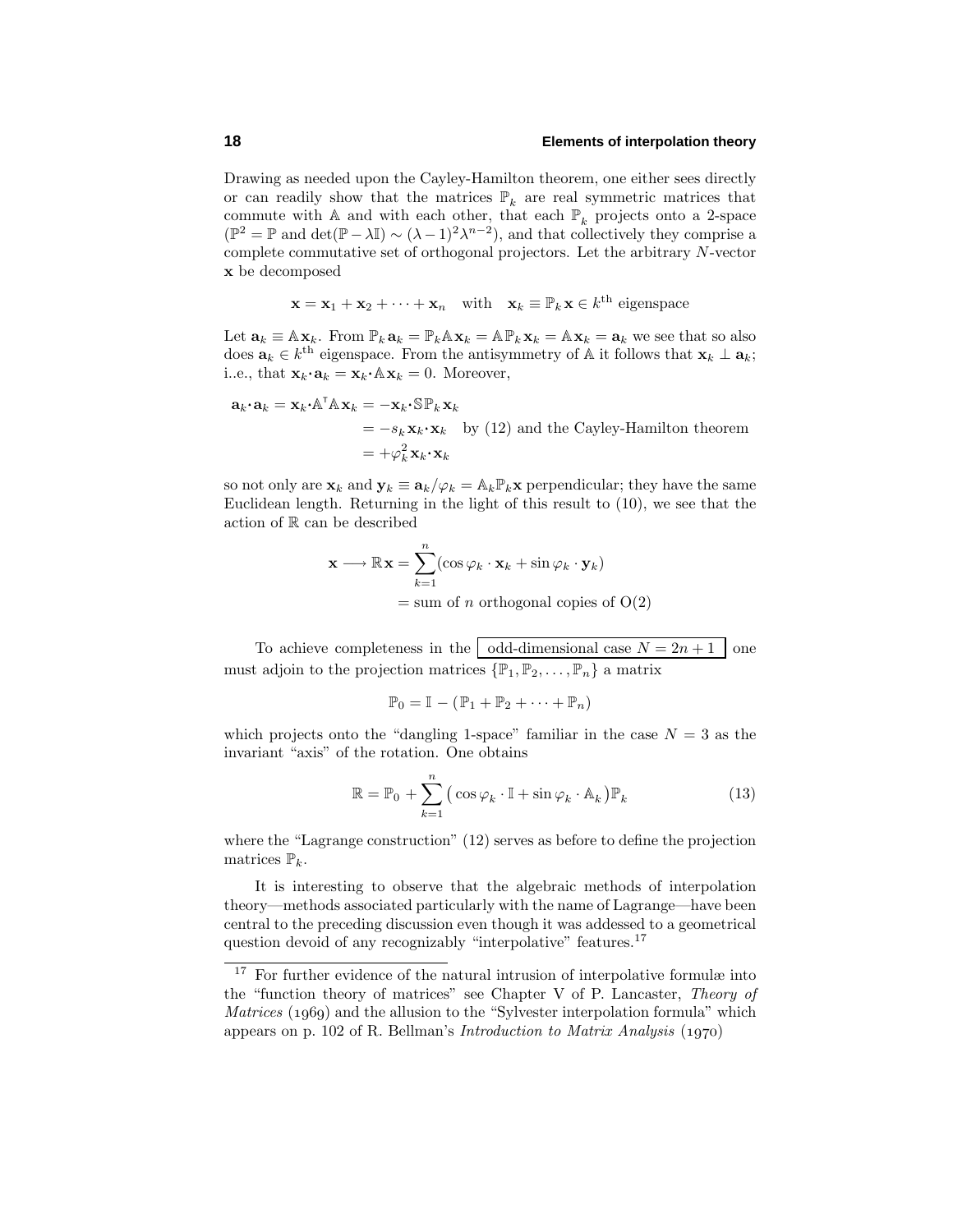# **Application to curve-fitting problems 19**

**5. Curve-fitting & generalized matrix inversion**. To begin at the simple beginning: two points determine a line, but three points determine a triple of lines, and *N* points determine a  $\frac{1}{2}N(N-1)$ -fold population of lines. The notion of a "line drawn through *N* points" is, in the general case (i.e., unless those points conform to a "collinearity condition"), therefore absurd on its face; on the other hand, we can readily imagine situations in which we are motivated to speak of the line which "best approximates" such an impossibility. To phrase the issue analytically, we write

$$
y = a + bx \tag{14}
$$

to describe lines in general, and to discover the line which interpolates between  $(x_1, y_1)$  and  $(x_2, y_2)$  we write

$$
a + bx_1 = y_1
$$

$$
a + bx_2 = y_2
$$

which comprise a pair of conditions on a pair of undetermined parameters  ${a, b}$ . Since those parameters enter *linearly* into the construction of  $(14)$ , we find it natural to write *y*<sup>1</sup>

$$
\begin{pmatrix} 1 & x_1 \\ 1 & x_2 \end{pmatrix} \begin{pmatrix} a \\ b \end{pmatrix} = \begin{pmatrix} y_1 \\ y_2 \end{pmatrix}
$$

and confront therefore a problem of type

$$
\boxed{\mathbf{r} = \begin{bmatrix} 15 \end{bmatrix} \tag{15}
$$

which is susceptible to analysis by the elementary methods of linear algebra. The *N*-point system of equations

$$
a + bx_1 = y_1
$$
  
\n
$$
a + bx_2 = y_2
$$
  
\n
$$
\vdots
$$
  
\n
$$
a + bx_N = y_N
$$

—which (appealing again to linearity) can be notated

$$
\begin{pmatrix} 1 & x_1 \\ 1 & x_2 \\ \vdots & \vdots \\ 1 & x_N \end{pmatrix} \begin{pmatrix} a \\ b \end{pmatrix} = \begin{pmatrix} y_1 \\ y_2 \\ \vdots \\ y_N \end{pmatrix}
$$

and displays the structure

 $(16)$ 

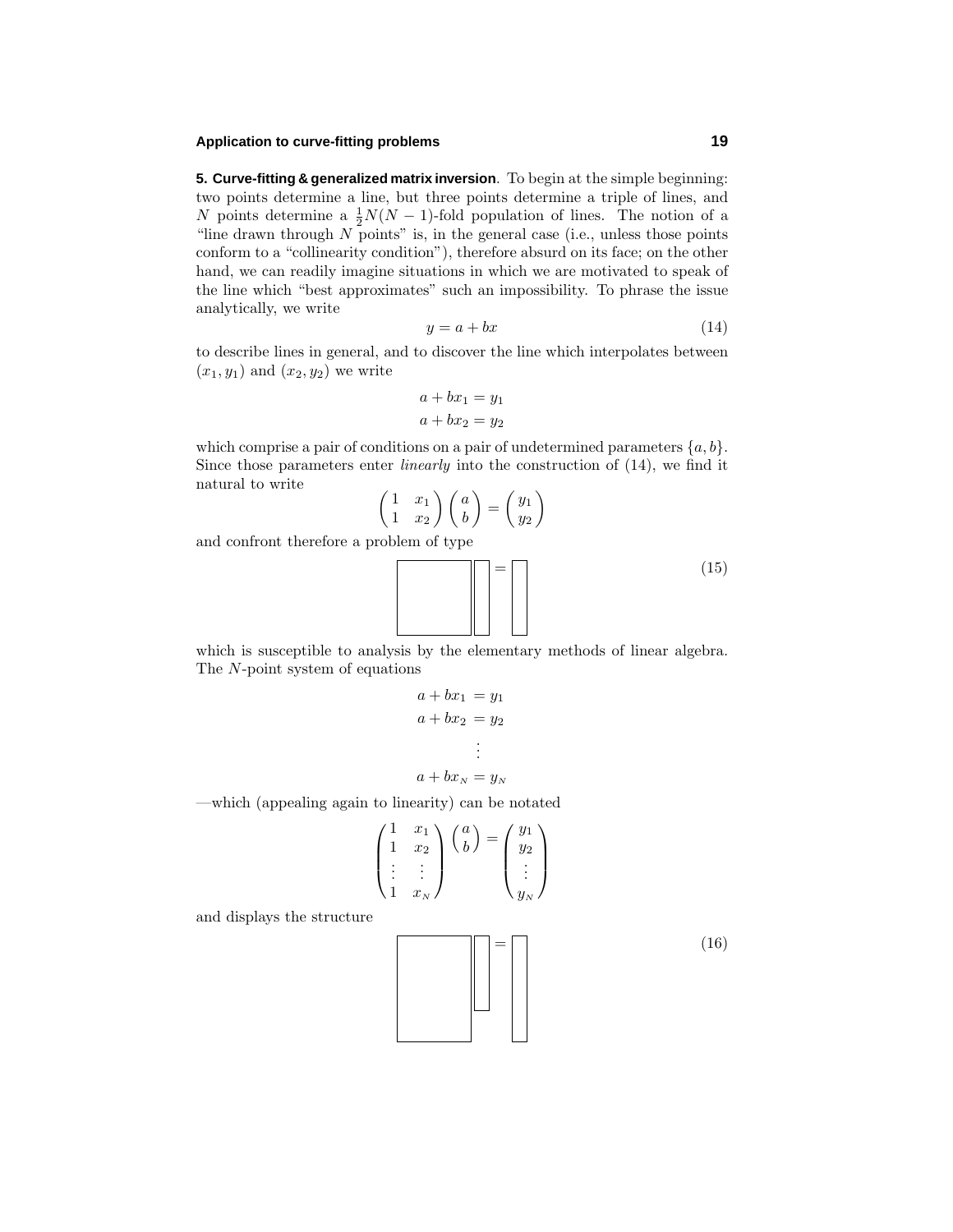—is, on the other hand, insoluable because over-determined.

There are, in such a situation, several distinct ways in which we might proceed. For example, we might (in a phrase borrowed from the language of statistics) "modify our hypothesis:"

$$
y = a + bx
$$
  
\n
$$
\downarrow
$$
  
\ny = a + bx + cx<sup>2</sup> + \dots + qx<sup>n</sup> (17)  
\nnumber n + 1 of adjustable parameters = number N of data points

To do so is to be led back again to the well-posed problem (15); we recover, in fact, a notational variant of (3), to which the classical methods of §3 directly pertain. We observe in this connection that (17)—which might be notated

$$
y = F(x; a, b, c, ..., q)
$$
  
= linear combination of simple "power functions"  $x^k$  (18)

—serves generally to inscribe on the  $\{x, y\}$ -plane not a line but a *curve*; the curve-fitting problem (15) acquires its linearity from the circumstance that the adjustable parameters  $\{a, b, c, \ldots, q\}$  enter linearly into the construction of the function  $F(x; a, b, c, \ldots, q)$ , and that feature of the problem would remain intact if in place of (18) we were to write

= linear combination of any prescribed functions 
$$
f_k(x)
$$
 (19)

In place of (3) we would then have

$$
\begin{pmatrix}\nf_{11} & f_{12} & f_{13} & \dots & f_{1n} \\
f_{21} & f_{22} & f_{23} & \dots & f_{2n} \\
f_{31} & f_{32} & f_{33} & \dots & f_{3n} \\
\vdots & \vdots & \vdots & & \vdots \\
f_{n1} & f_{n2} & f_{n3} & \dots & f_{nn}\n\end{pmatrix}\n\begin{pmatrix}\np_1 \\
p_2 \\
p_3 \\
\vdots \\
p_n\n\end{pmatrix}\n=\n\begin{pmatrix}\ny_1 \\
y_2 \\
y_3 \\
\vdots \\
y_n\n\end{pmatrix}
$$

where  $f_{ij} \equiv f_j(x_i)$  and where the adjustable parameters have now been notated  $\{p_1, p_2, p_3, \ldots, p_n\}$ . The generalization  $(18) \mapsto (19)$  has entailed sacrifice of the polynomial-based material developed in §3, but has otherwise cost nothing; an instance of (15) has become another instance of (15).

In many contexts it would, however, be unacceptably alien to the spirit of the inquiry to "modify our hypothesis" every time we acquired an additional data point; our objective—at least in connection with the statistical analysis and interpretation of observational data—is to use a "least-possible number of adjustable parameters" to provide a "best-possible account of the available data," and we expect the acquisition of new data to result not in parameter proliferation but in reduced uncertainty. Looking in this light back again to the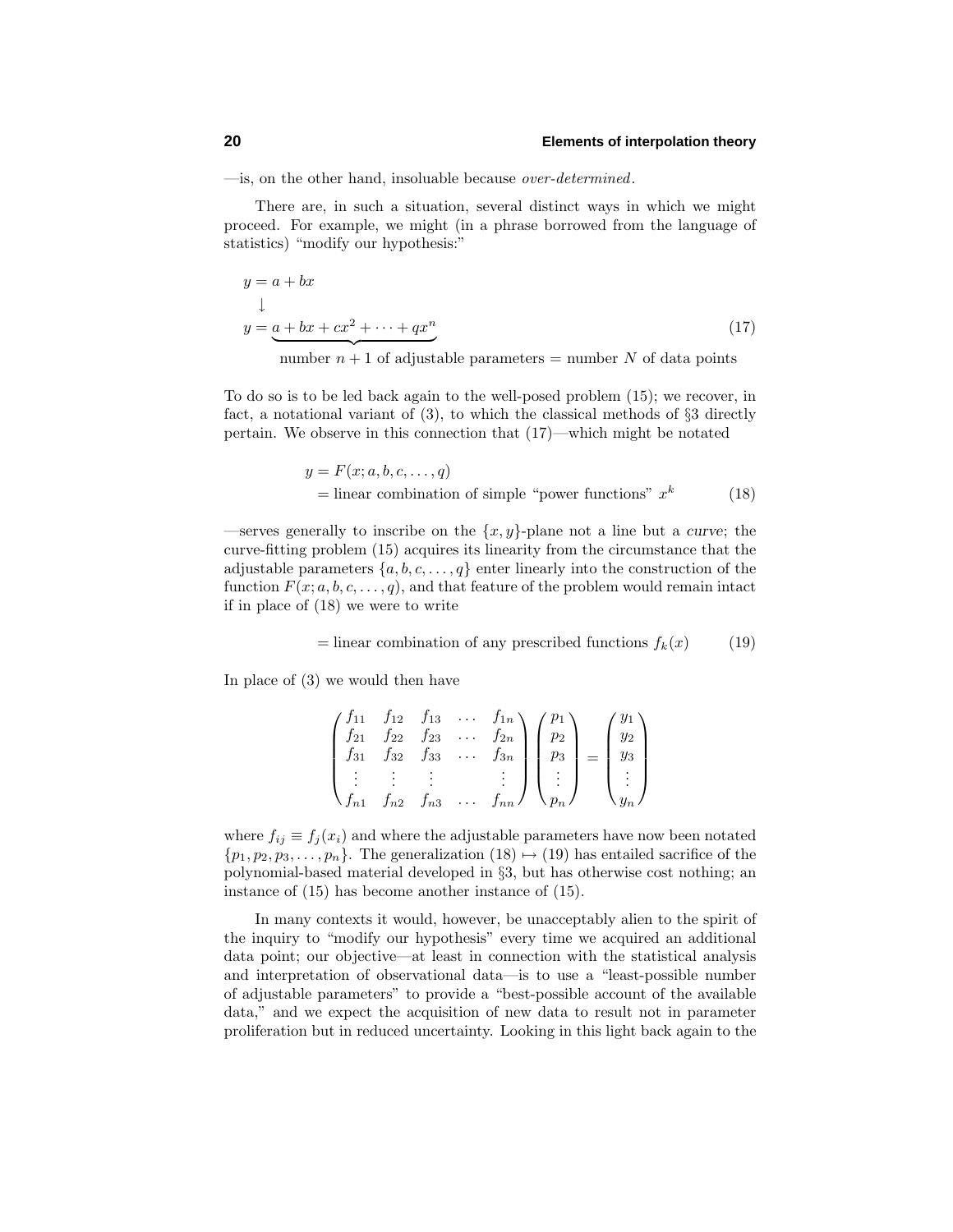# **Application to curve-fitting problems 21**

over-determined system (16), we observe that while it is (in the general case) not self-consistently possible to write

$$
\begin{pmatrix}\nf_{11} & f_{12} & f_{13} & \dots & f_{1n} \\
f_{21} & f_{22} & f_{23} & \dots & f_{2n} \\
f_{31} & f_{32} & f_{33} & \dots & f_{3n} \\
\vdots & \vdots & \vdots & & \vdots \\
\vdots & \vdots & \vdots & & \vdots \\
\vdots & \vdots & \vdots & & \vdots \\
f_{m1} & f_{m2} & f_{m3} & \dots & f_{mn}\n\end{pmatrix}\n\begin{pmatrix}\np_1 \\
p_2 \\
p_3 \\
\vdots \\
p_n\n\end{pmatrix}\n=\n\begin{pmatrix}\ny_1 \\
y_2 \\
y_3 \\
\vdots \\
y_m\n\end{pmatrix}
$$

it is possible to set

$$
\begin{pmatrix}\nf_{11} & f_{12} & f_{13} & \dots & f_{1n} \\
f_{21} & f_{22} & f_{23} & \dots & f_{2n} \\
f_{31} & f_{32} & f_{33} & \dots & f_{3n} \\
\vdots & \vdots & \vdots & & \vdots \\
\vdots & \vdots & \vdots & & \vdots \\
f_{m1} & f_{m2} & f_{m3} & \dots & f_{mn}\n\end{pmatrix}\n\begin{pmatrix}\np_1 \\
p_2 \\
p_3 \\
\vdots \\
p_n\n\end{pmatrix}\n\equiv\n\begin{pmatrix}\nY_1(p_1, p_2, \dots, p_n) \\
Y_2(p_1, p_2, \dots, p_n) \\
Y_3(p_1, p_2, \dots, p_n) \\
\vdots \\
Y_m(p_1, p_2, \dots, p_n)\n\end{pmatrix}
$$
\n(20.1)

and to require of the parameters  $\{p_1, p_2, \ldots, p_n\}$  that

$$
\sum_{i=1}^{m} \left[ Y_i(p_1, p_2, \dots, p_n) - y_i \right]^2 = \text{minimum}
$$
 (20.2)

The sum of squares on the left can be notated

$$
Q(\mathbf{p}) \equiv (\mathbb{F}\mathbf{p} - \mathbf{y})^{\mathsf{T}}(\mathbb{F}\mathbf{p} - \mathbf{y})
$$
  
=  $\mathbf{p}^{\mathsf{T}}\mathbf{S}\mathbf{p} - 2\mathbf{p}^{\mathsf{T}}\mathbf{q} + \mathbf{y}^{\mathsf{T}}\mathbf{y}$  :  $\mathbb{S} \equiv \mathbb{F}^{\mathsf{T}}\mathbb{F}$  is  $n \times n$  symmetric and  $\mathbf{q} \equiv \mathbb{F}^{\mathsf{T}}\mathbf{y}$   
= quadratic form in the variables **p**, minimized at  $\mathbf{p} = \mathbf{p}_{\text{minimal}}$ 

Immediately  $\boldsymbol{\nabla}_{\!\!p} Q = 2(\mathbb{S}\, \mathbf{p} - \mathbf{q}),$  so  $\boldsymbol{\nabla}_{\!\!p} Q = \mathbf{0}$  entails

$$
\mathbf{p}_{\text{minimal}} = \mathbb{S}^{-1} \mathbf{q} = (\mathbb{F}^{\mathsf{T}} \mathbb{F})^{-1} \mathbb{F}^{\mathsf{T}} \mathbf{y} \n= \mathbb{E} \mathbf{y} \quad \text{where } \mathbb{E} \equiv (\mathbb{F}^{\mathsf{T}} \mathbb{F})^{-1} \mathbb{F}^{\mathsf{T}} \n\equiv n \times m \text{ "generalized left inverse" of } \mathbb{F}
$$
\n(21)

which, by the way, gives

$$
Q(\mathbf{p}_{\text{minimal}}) = \mathbf{y}^{\mathsf{T}} (\mathbb{I} - \mathbb{F} \mathbb{E}) \mathbf{y}
$$
 (22)

Several comments are now in order: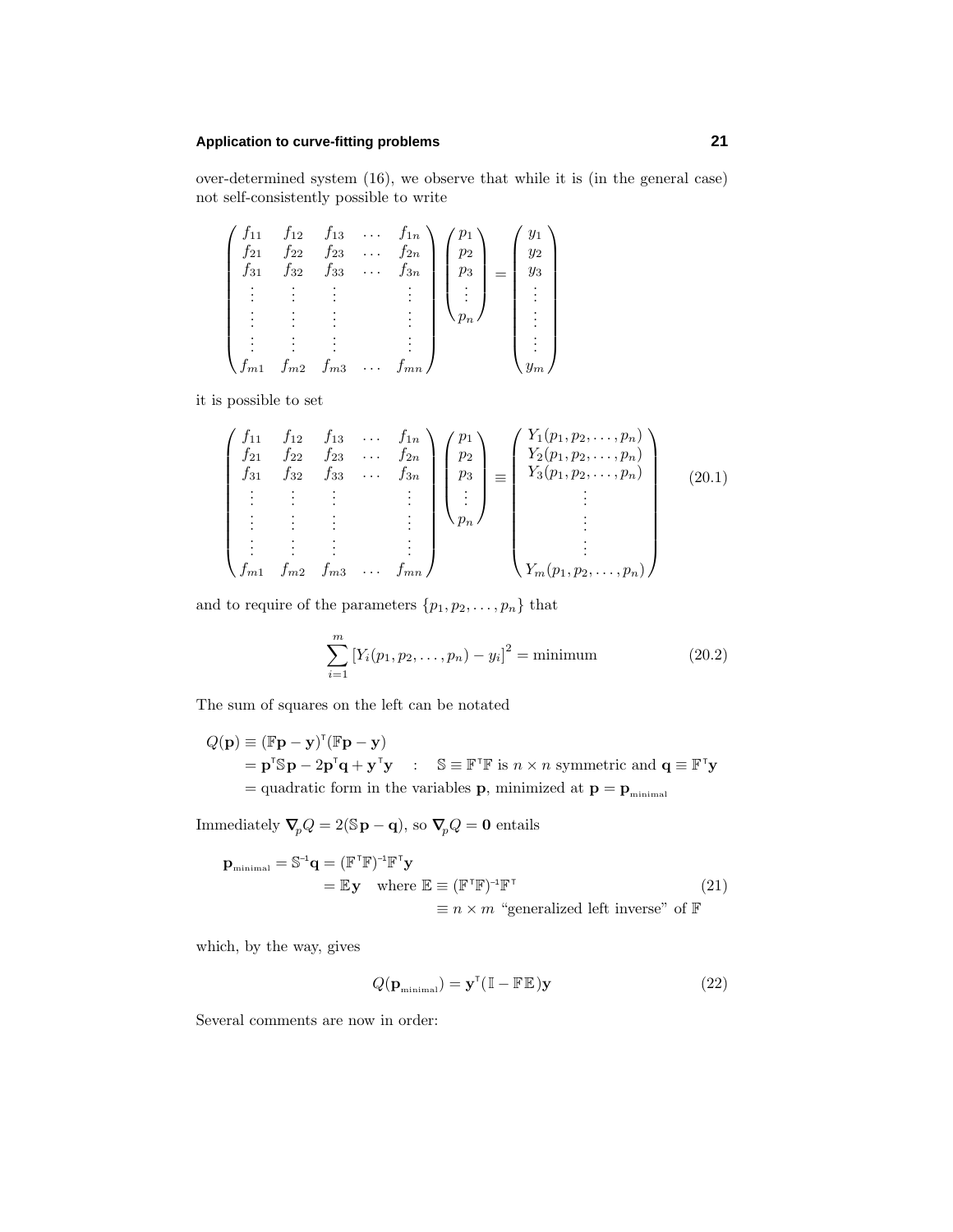# **22 Elements of interpolation theory**

At (20) we have ventured down a path first explored in print (under the title "Nouvelles méthodes pour la détermination des orbites des comètes") by Legendre in  $1805$ , though Gauss reported in his Theoria Motus Corporum Coelestium in Sectionibus Conicis Solum Ambientium ("Theory of the Motion of Heavenly Bodies Moving about the Sun in Conic Sections," ) that he had been making routine use of the "Method of Least Squares" since 1795. Both Legendre and Gauss were concerned (or so we infer from the titles of their publications) with instances of the curve-fitting problem; i.e., with astrophysical applications of  $(20)$ , but by the last decade of the  $19<sup>th</sup>$  Century the method of least squares—which takes its name, obviously, from the structure of the "goodness-of-fit criterion" (20.2)—had become fundamental to a field which has relatively little to do with curve-fitting *per se*: it had become fundamental to the new discipline of statistics, where it had spawned such concepts as "linear regression" and "correlation coefficient." What began as a method for achieving the "imperfect best approximation" to the solution of a class of problems involving what might be called "analytic geometry in the presence of errors" had evolved—not too surprisingly, I think—into a "geometrical theory of errors."<sup>18</sup>

The method of least squares was originally presented as an exercise in applied calculus, not as an exercise in applied linear algebra (which in hadn't been invented yet!). When formulated in the latter terms it leads to a seldom-remarked generalization of the concept of matrix inversion, and it is to that implication of (20) that I now turn. Let  $\mathbb{F}$  be an arbitrary  $m \times n$  matrix, with  $m \geq n$ :



The associated right-inversion problem—the problem of exhibiting an  $n \times m$ matrix G such that



—is (unless  $m = n$ ) over-determined, since it imposes  $m^2$  conditions on the  $mn < m<sup>2</sup>$  elements of G. On the other hand, the left inversion problem—the

<sup>&</sup>lt;sup>18</sup> For a nice account of this interesting chapter in the history of mathematics, see S. M. Stigler, The History of Statistics; The Measurement of Uncertainty before  $1900$  (1986). Of course, (20) does continue to serve the curve-fitting purpose for which it was originally intended; see §§**1.6.6** & **3.8** and the entry Fit $[data, funs, vars]$  on p. 1088 of The Mathematica Book (Version 3.0, 1996).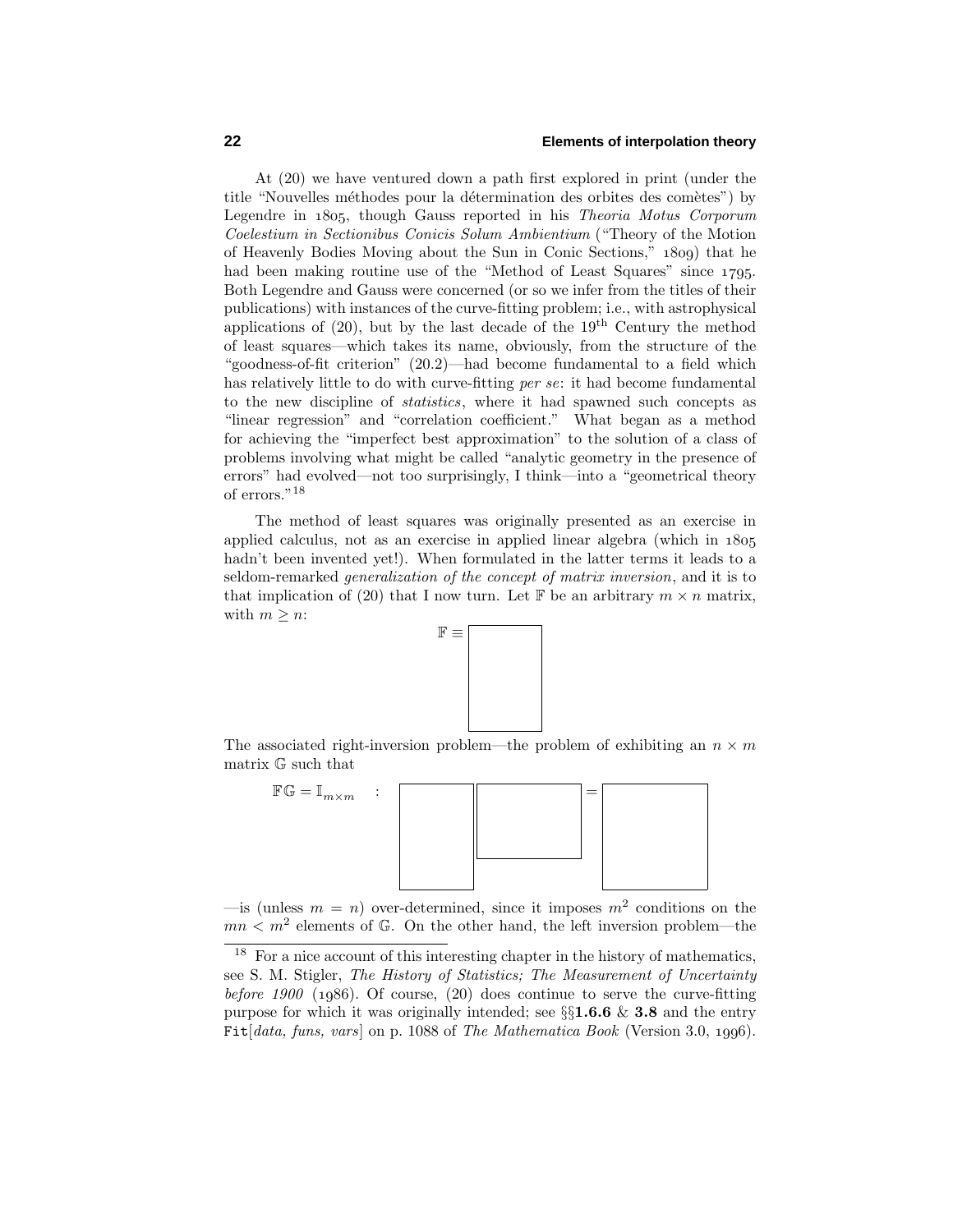# **Application to curve-fitting problems 23**

problem of exhibiting an  $n \times m$  matrix  $E$  such that



 $\frac{1}{n}$  (unless  $m = n$ ) under-determined, since it imposes only  $n^2$  conditions on the  $mn > n^2$  elements of E; it admits, therefore, of many solutions. At (21) the method of least squares assigned special significance to one of those:

$$
\mathbb{E} \equiv (\mathbb{F}^{\mathsf{T}} \mathbb{F})^{-1} \mathbb{F}^{\mathsf{T}} = \tag{23}
$$

The presumption here is that the  $n \times n$  square matrix  $\mathbb{F}^T \mathbb{F}$  is non-singular. Gratifyingly, (23) gives back the ordinary inverse  $\mathbb{F}^{-1}$  when  $\mathbb F$  itself is square  $(m = n)$  and non-singular. When that is the case—i.e., when the left inverse  $E$ is also a right inverse—the expression on the right side of (22) vanishes.

We have touched here on an idea which appears to have occurred first to E. H. Moore, whose remarks at a regional meeting in 1920 of the American Mathematical Society are summarized in that society's Bulletin<sup>19</sup> but attracted little attention. The subject was independently reinvented in the mid-1950s by Roger Penrose, whose initial publication<sup>20</sup> lacked clear motivation and was phrased quite abstractly, but was followed promptly by a paper<sup>21</sup> intended to establish "relevance to the statistical problem of finding 'best' approximate solutions of inconsistent systems of equations by the method of least squares." What I have called the "generalized left inverse" is sometimes called the "Moore-Penrose inverse," but is known to *Mathematica* as "PsuedoInverse $[m]$ ," and is considered by *Mathematica* to arise by specialized application of the so-called "singular value decomposition" of  $\mathbb{F}$ . For a good modern account of the subject and its applications, see S. L. Campbell & C. D. Meyer, Generalized Inverses of Linear Transformations (1979). Also useful is Appendix 2 in P. Lancaster's Theory of Matrices  $(1969)$  and the material on p.105 in Richard Bellman's Introduction to Matrix Analysis  $(1970)$ .

<sup>19</sup> Bull. Amer. Math. Soc. (2) **26**, 394 (1920).

<sup>20</sup> "A generalized inverse for matrices," Proc. Camb. Phil. Soc. **51**, 406 (1955).

 $21$  "On best approximate solutions of linear matrix equations," Proc. Camb. Phil. Soc. **52**, 17 (1956).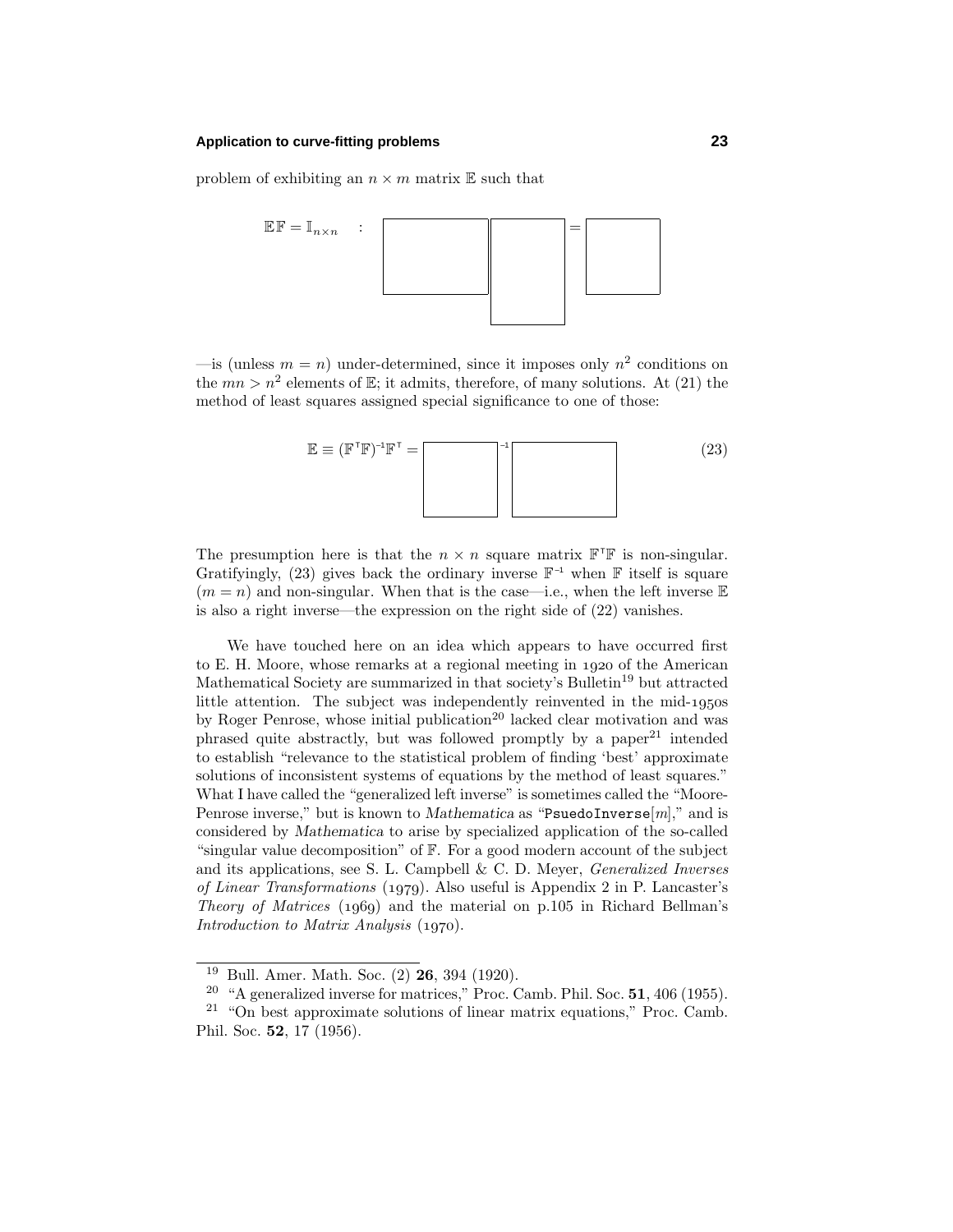**6. Sums of powers**. In §1 we introduced the functions

$$
S(n; p) \equiv \sum_{k=1}^{n} k^p
$$

that describe sums of powers, and found in particular that

$$
S(n; 0) = n
$$
  
\n
$$
S(n; 1) = \frac{1}{2}n(1+n)
$$
  
\n
$$
S(n; 2) = \frac{1}{6}n(1+n)(1+2n)
$$
  
\n
$$
S(n; 3) = \frac{1}{4}n^2(1+n)^2
$$
  
\n:  
\n
$$
S(n; p) = \text{polynomial of order } p+1 \text{ in } n
$$
 (24)

These formulæ assign natural values to expressions of (for example) the type  $S(n + \frac{1}{2}; p)$ , but do not clarify what we might mean by  $S(n; p + \frac{1}{2})$ . In an (ill-fated) effort to get a handle on that problem, we construct the generating function

$$
G(t; n) \equiv \sum_{p=0}^{\infty} \frac{1}{p!} S(n; p) t^p = \sum_{p=0}^{\infty} \frac{1}{p!} \left\{ \sum_{k=1}^n k^p \right\} t^p
$$

$$
= \sum_{k=1}^n e^{kt}
$$

$$
= \sum_{k=1}^n (e^t)^k
$$

$$
= \frac{e^{(n+1)t} - e^t}{e^t - 1}
$$

Recalling now<sup>22</sup> the definition

$$
\frac{te^{xt}}{e^t - 1} = \sum_{n=0}^{\infty} \frac{1}{n!} B_n(x) t^n
$$

of the Bernoulli polynomials  $B_n(x)$ , we have

$$
G(t; n) = \sum_{p=0}^{\infty} \frac{1}{p!} \left\{ B_p(n+1) - B_p(1) \right\} t^{p-1}
$$
  
= 
$$
\sum_{p=0}^{\infty} \frac{1}{p!} \left\{ \frac{B_{p+1}(n+1) - B_{p+1}(1)}{p+1} \right\} t^p
$$
 by  $B_0(x) = 1$ 

 $22$  See J. Spanier & K. Oldham, Atlas of Functions (1987), Chapter 19.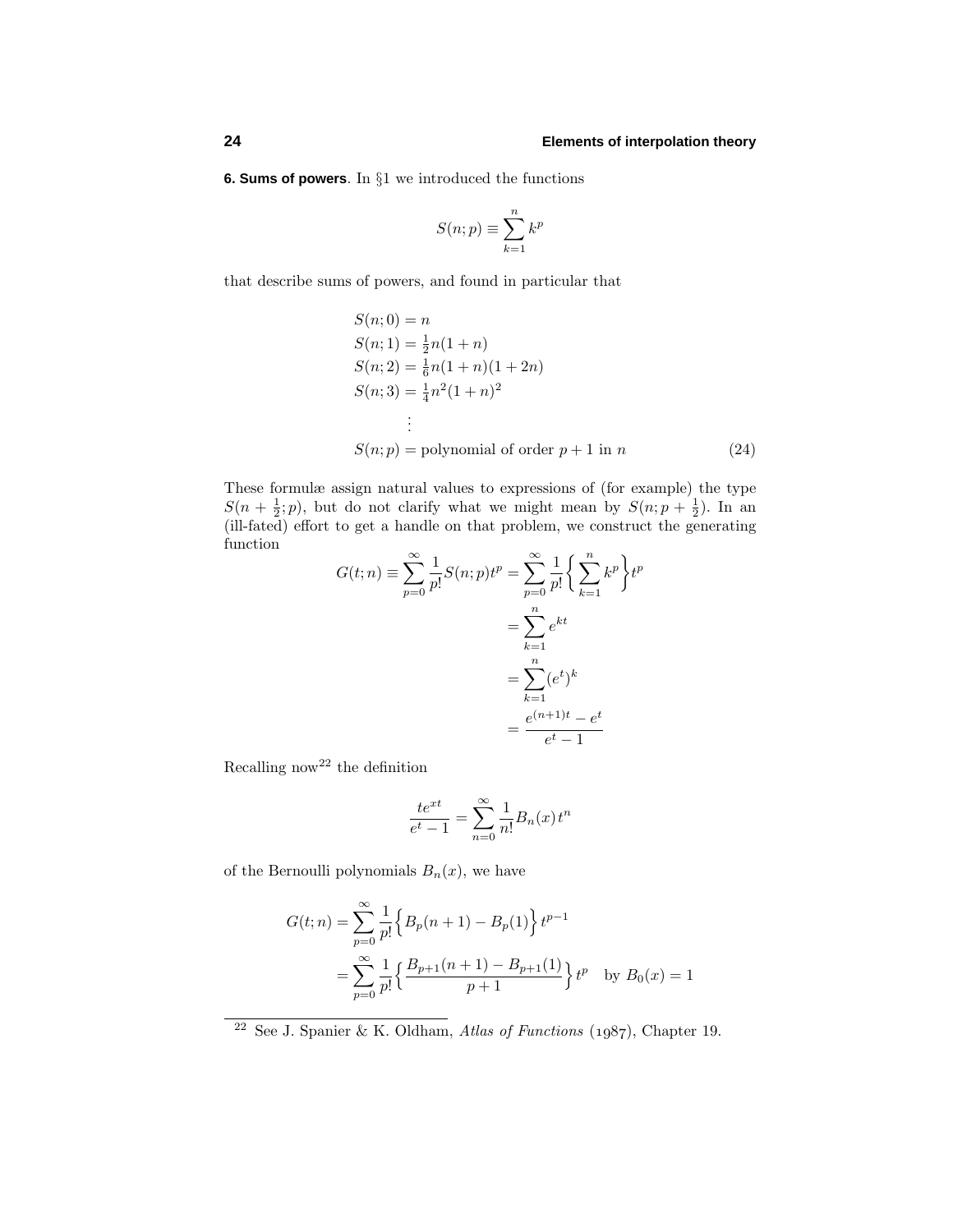## **Sums of powers 25**

Finally we use  $B_n(1) = (-)^n B_n$  (here  $B_n$  is the  $n^{\text{th}}$  Bernoulli number: see p. 38) of Spanier & Oldham) to obtain the famous identity

$$
S(n; p) \equiv \sum_{k=1}^{n} k^{p} = \frac{1}{p+1} \left\{ B_{p+1}(n+1) + (-)^{p} B_{p+1} \right\}
$$
 (25)

This formula makes explicit the meaning of (24), but does still not assign meaning to  $1^p + 2^p + \cdots + n^p$  when *p* is non-integral. However, we have

$$
S(n; p) = \left(\frac{d}{dt}\right)^p G(t; n)\Big|_{t=0} = \left(\frac{d}{dt}\right)^p \left\{\frac{e^{(n+1)t} - e^t}{e^t - 1}\right\}\Big|_{t=0} \quad : \quad p = 0, 1, 2, \dots
$$

which, in fact, works; *Mathematica* supplies

$$
\text{Limit}[\frac{e^{(n+1)t} - e^t}{e^t - 1}, \ t - >0] = n
$$
\n
$$
\text{Limit}[\partial_t \frac{e^{(n+1)t} - e^t}{e^t - 1}, \ t - >0] = \frac{1}{2}n(1+n)
$$
\n
$$
\text{Limit}[\partial_t \partial_t \frac{e^{(n+1)t} - e^t}{e^t - 1}, \ t - >0] = \frac{1}{6}n(1 + 3n + 2n^2)
$$
\n
$$
\text{Limit}[\partial_t \partial_t \partial_t \frac{e^{(n+1)t} - e^t}{e^t - 1}, \ t - >0] = \frac{1}{4}n^2(1+n)^2
$$
\n
$$
\vdots
$$

from which we do in fact recover (24). The question now arises: Does it make any sense to write (say)

$$
S(n, \frac{1}{2}) = 1^{\frac{1}{2}} + 2^{\frac{1}{2}} + \dots + n^{\frac{1}{2}} = \left(\frac{d}{dt}\right)^{\frac{1}{2}} \left\{ \frac{e^{(n+1)t} - e^t}{e^t - 1} \right\} \Big|_{t=0} \quad ?
$$

The answer, disappointingly but clearly, is "No; generating functions—for the simplest of reasons—do not work that way." For if

$$
G(t) = G_0 + G_1 t + \frac{1}{2!} G_2 t^2 + \dots + \frac{1}{n!} G_n t^n + \dots
$$

then (as was familiar already to Maclaurin)

$$
\left(\frac{d}{dt}\right)^{p} G(t)\big|_{t=0} = G_p
$$
 :  $p = 0, 1, 2, ...$ 

but

$$
\left(\frac{d}{dt}\right)^{\frac{1}{2}}G(t) = \underbrace{G_0 \frac{1}{\sqrt{\pi t}}}_{\infty \text{ in the limit } t \downarrow 0} + G_1 2\sqrt{\frac{t}{\pi}} + G_2 \frac{4}{3} \sqrt{\frac{t^3}{\pi}} + \dots + G_n \frac{1}{\Gamma(n + \frac{1}{2})} t^{n - \frac{1}{2}} + \dots
$$

Proceeding now formally—with no other objective than to avoid infinity on the one hand and triviality on the other—we might form

$$
H(t) \equiv \sqrt{t} \cdot G(t) = G_0 t^{\frac{1}{2}} + G_1 t^{\frac{3}{2}} + \frac{1}{2!} G_2 t^{\frac{5}{2}} + \dots + \frac{1}{n!} G_n t^{n + \frac{1}{2}} + \dots
$$